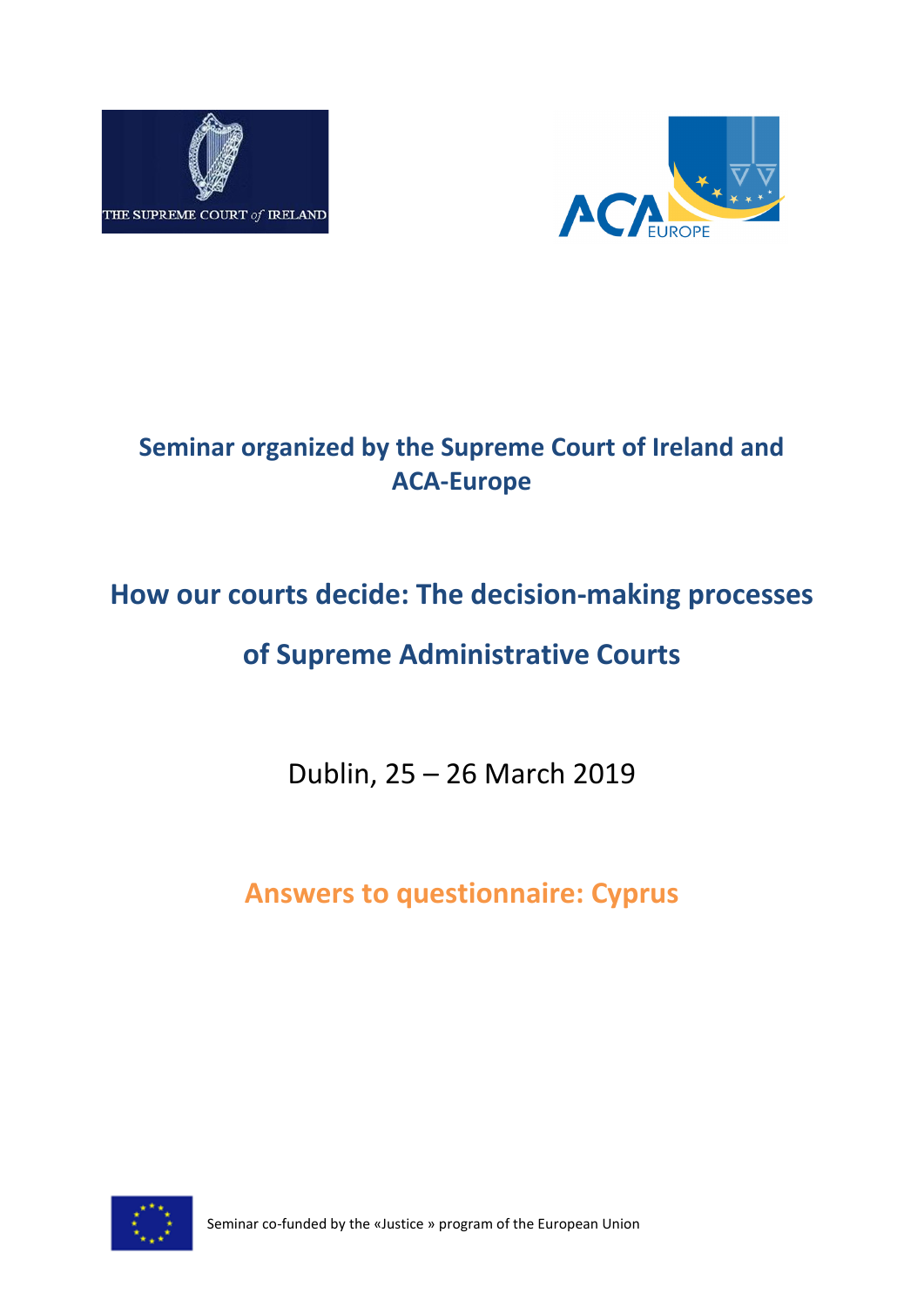#### Mr. Justice Leonidas Parparinos, Supreme Court of Cyprus

#### **ACA-Europe Questionnaire**

#### **How our Courts Decide: the Decision-making Processes**

#### **II. Questions**

### **A. Background questions in relation to your Supreme Administrative Court/ Council of State**

- 1. Ανώτατο Δικαστήριο, Supreme Court.
- 2. Cyprus.
- 3. The Supreme Court of Cyprus is based in Nicosia.
- 4. Website: [http://www.supremecourt.gov.cy](http://www.supremecourt.gov.cy/)

#### Greek version:

[http://www.supremecourt.gov.cy/judicial/sc.nsf/DMLindex\\_gr/DMLindex\\_](http://www.supremecourt.gov.cy/judicial/sc.nsf/DMLindex_gr/DMLindex_gr?OpenDocument) [gr?OpenDocument](http://www.supremecourt.gov.cy/judicial/sc.nsf/DMLindex_gr/DMLindex_gr?OpenDocument)

#### English version:

[http://www.supremecourt.gov.cy/judicial/sc.nsf/DMLindex\\_en/DMLindex\\_](http://www.supremecourt.gov.cy/judicial/sc.nsf/DMLindex_en/DMLindex_en?OpenDocument) [en?OpenDocument](http://www.supremecourt.gov.cy/judicial/sc.nsf/DMLindex_en/DMLindex_en?OpenDocument)

# **B. The Structure of your Supreme Administrative Court/Council of**

#### **State**

5. (a) and (b) An outline of the Supreme Court's functions, powers and jurisdictions follows:

- Bills and Acts of Parliament may be referred to the Supreme Court by the President of the Republic to decide a priori upon their constitutionality.
- It is the Constitutional Court of the land, with jurisdiction to annul any law which infringes provisions or entrenched principles of the Constitution (*A posteriori* control).
- It is the Appellate Court of last instance, empowered to hear Civil and Criminal appeals. The Supreme Court may uphold, vary or set aside the first instance judgment or may even order the retrial of the case. Civil and Criminal appeals are adjudicated by panels of three (3) Justices.
- It is the Appellate Revisional Court, empowered to hear appeals against decisions of the Administrative Court. Again, in exercising its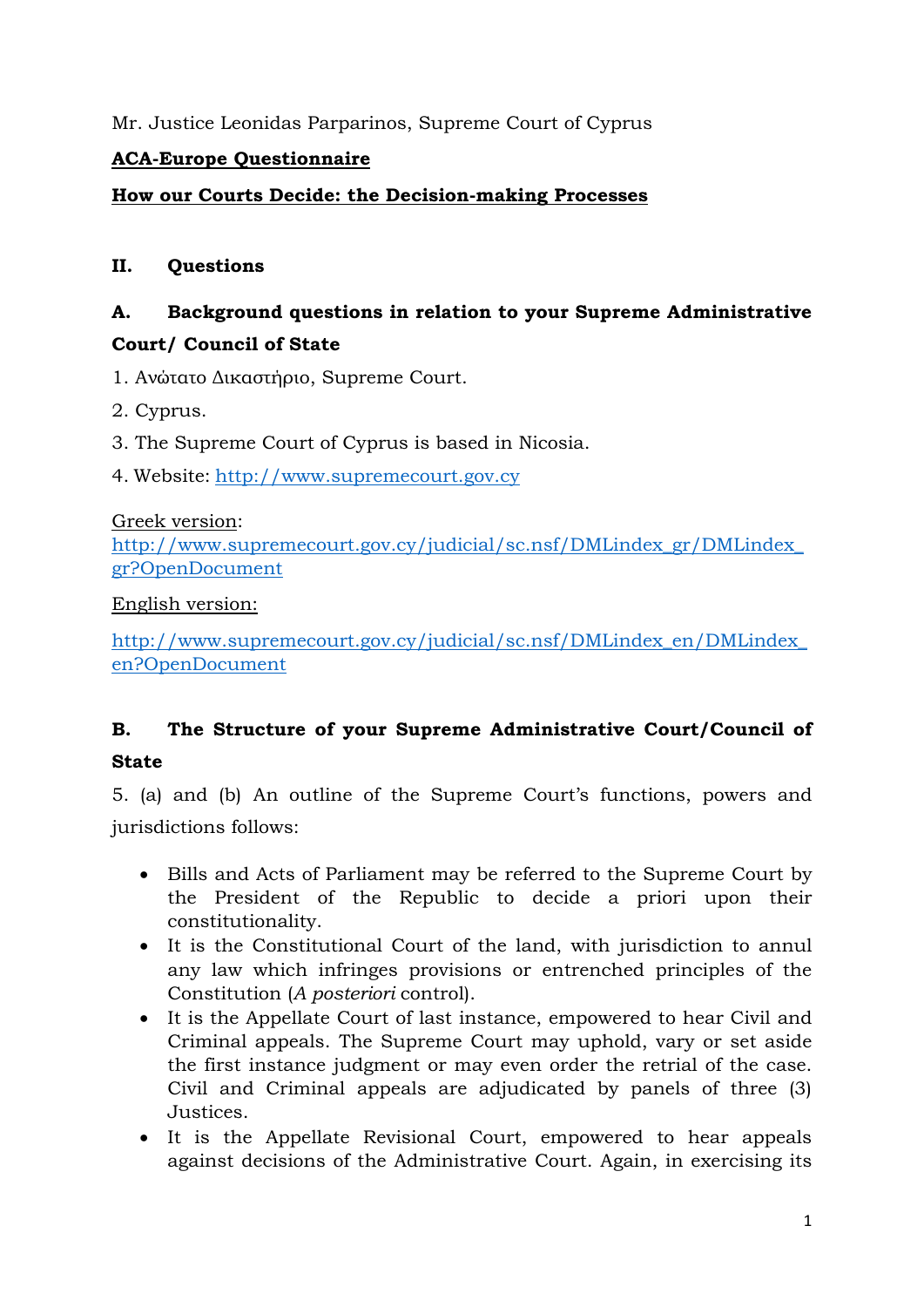jurisdiction as an Appellate Administrative Court, the court sits in formations of three (3) Justices.

- It has jurisdiction to hear appeals against decisions of the Family Court.
- It is the Electoral Court, with exclusive jurisdiction to hear and decide upon election petitions, concerning the interpretation and application of electoral laws.
- It has jurisdiction to hear Admiralty cases both at first and last instance. At first instance, the case is heard by a single judge and on appeal by the Full Bench (five Justices) of the Supreme Court.
- It has exclusive jurisdiction to issue Prerogative orders, namely the prerogative orders of Habeas Corpus, Certiorari, Mandamus, Prohibition and Quo Warranto.
- Under Article 135 of the Constitution it has the power to make rules regulating the practice and procedure in the courts, and for prescribing the fees in respect to court proceedings.
- The Court also acts as the Supreme Council of Judicature, dealing with judicial appointments, promotions, transfers and disciplinary matters.
- Lastly, it has exclusive jurisdiction to sit as a Council and decide upon impeachment cases of the Highest Officials of the Republic.

(c) The Court System of the Republic of Cyprus entails a two-tier structure. The Supreme Court and the lower, first instance courts. The Supreme Court is the highest court in the Republic.

#### **C. Caseload**

- 6. The President and 12 Justices.
- 7. Approximately 1213[1](#page-2-0) cases per year.
- 8. Approximately 778[2](#page-2-1) cases per year.

#### **D. Internal organisation of the Supreme Administrative Court**

9. The Supreme Court has panels/divisions for the adjudication of appeals. The Court divides its appeals work into divisions dealing with specific areas of law, such as criminal, civil, family and administrative.

10. a. The Supreme Court has a number of panel formations for different jurisdictions as explained above. Please see Answer to question 5(a) and (b) for further details. Two of those panels hear judicial review appeals against decisions of the Administrative Court.

<span id="page-2-0"></span><sup>&</sup>lt;sup>1</sup> 2016 statistics, Functional Review of the Courts System of Cyprus 2017-2018 Final Report <sup>2</sup> 2016 statistics. Functional Review of the Courts System of Cyprus 2017-2018 Final Report

<span id="page-2-1"></span>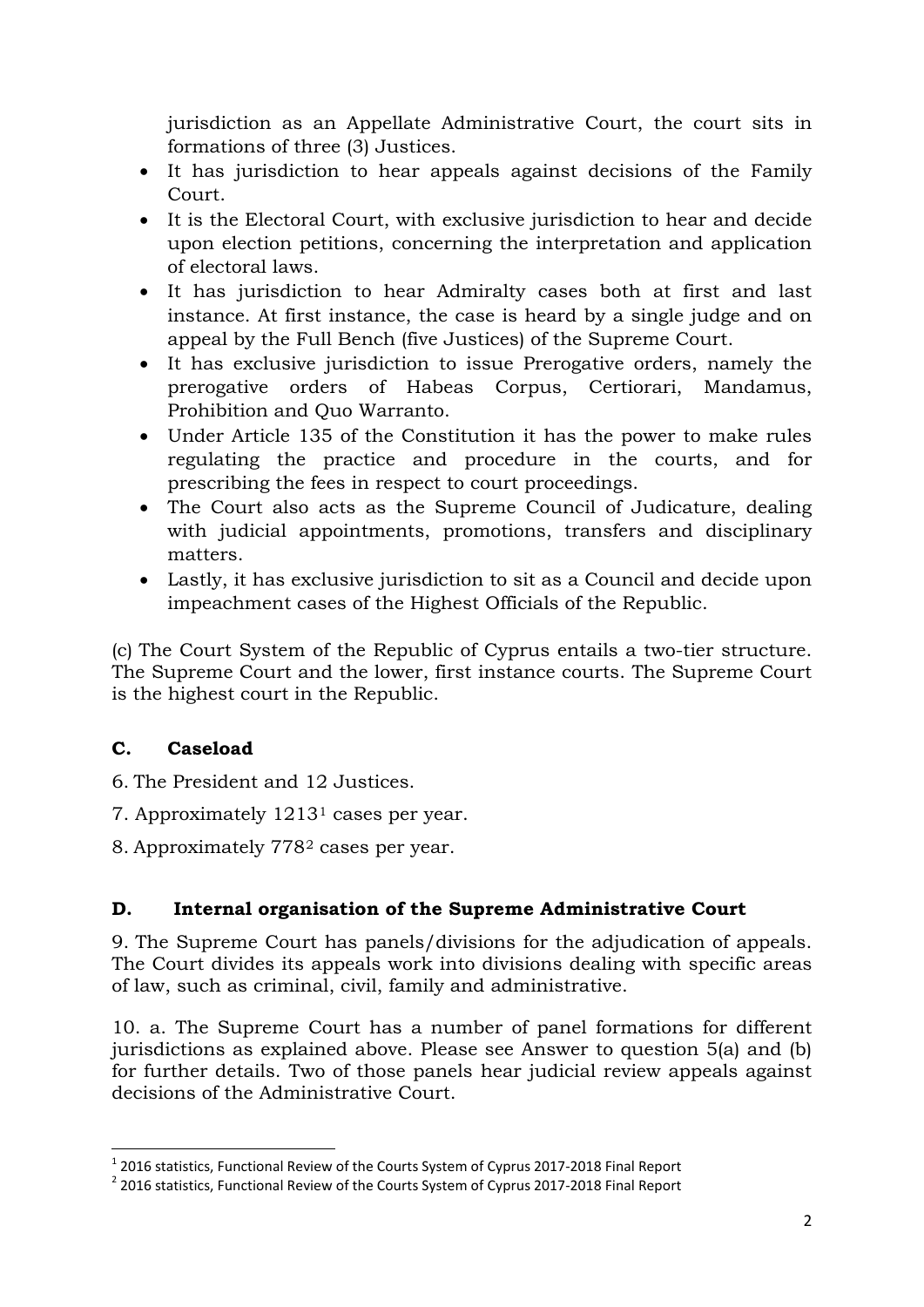b. By virtue of the **Administration of Justice (Miscellaneous Provisions) Law of 1964** the appellate jurisdiction of the Supreme Court is exercised by a Bench of three (3) Justices of the Supreme Court. Similarly, by virtue of section 13 of the **Administrative Court's Law of 2015,** appellate revisional jurisdiction is exercised by a Bench of three (3) Justices. In January 2016, the newly-founded Administrative Court assumed the originating jurisdiction assigned to the Supreme Court by Article 146 of the Constitution. On appeals against decisions of a Supreme Court Justice, adjudicated when exercising its originating jurisdiction, the Supreme Court sits in panel formations of five (5) Justices.

c. The Court's divisions deal with specific areas of law such as criminal, civil, family and administrative law. In that respect, the divisions do not deal with a varied list of appeals. Having said that, each administrative law division (judicial review appeals division) does not deal solely with a particular area of specialisation like commercial law or environmental law. There are no different areas or categories of specialisation for the review of different kinds of administrative authorities or different areas of administrative law. Both panels hear judicial review appeals on all areas of administrative law.

d. Division composition changes annually. If during the legal year, the composition of a division needs to change for the adjudication of a particular case for reasons that became apparent, then the Court itself will decide accordingly. In the event of a recusal(s), for example, the Court may decide for the appeal to be heard by the second Bench/division or for the recused Justice to be replaced by a Justice of the first Bench/division. It is settled precedent law that, Justices themselves decide whether they shall recuse or not from deciding a case and the matter is not decided by another Justice (*Re Efthyvoulos Liasides (1999) 1 C.L.R. 185*).

e. The Court divides its appeals work into divisions dealing with specific areas of law, such as criminal, civil, family, administrative etc. A Justice of the Supreme Court who sits in a Bench/panel of appellate revisional jurisdiction, also sits in a Bench/panel of appellate civil or criminal or family jurisdiction.

f. The Supreme Court carried on the first instance judicial review jurisdiction, until the end of 2015. The Constitutional amendment of 2015 placed the competence and jurisdiction to the newly-founded Administrative Court, as a court of first instance, and in the Supreme Court as the appellate court of last instance. Hence, after the eighth Constitutional amendment of 2015, appellate administrative jurisdiction is exercised by the Supreme Court as the appellate court of last instance. Under section 13 of the **Administrative Court's Law of 2015** and section 11 of the **Administration of Justice Law of 1964**, in exercising its jurisdiction as an Appellate Administrative Court, the Supreme Court sits in formations of three (3) Justices. However, on appeals against decisions of a Supreme Court Justice, adjudicated when exercising its originating jurisdiction (that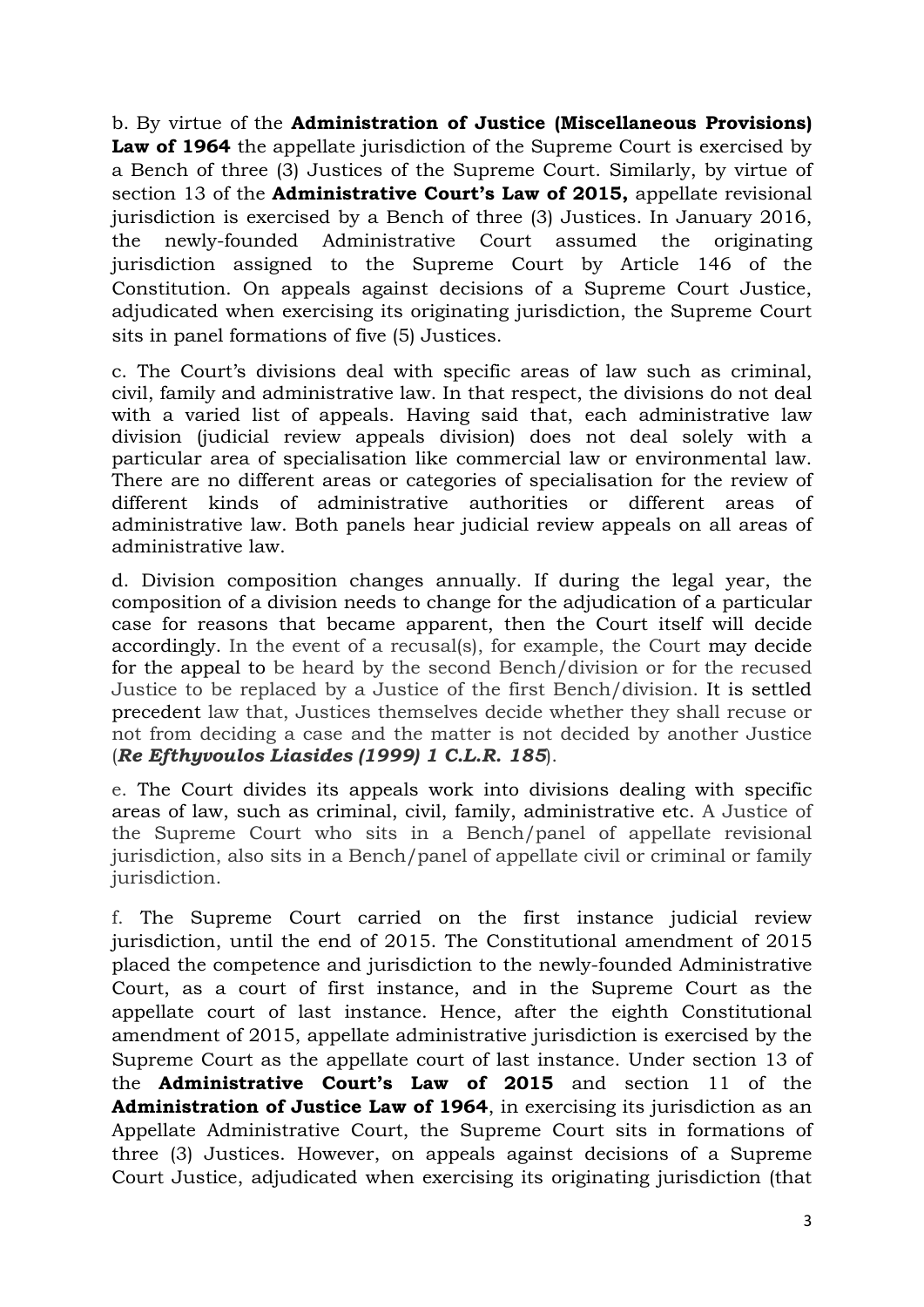is before the eighth amendment of the Constitution), the Supreme Court sits in formations of five (5) Justices. Appeals raising issues of uppermost importance or issues of constitutionality are heard by the Full Bench of the Supreme Court. Issues of constitutional nature are always heard by the plenary.

g. Please see Answer to Question 10.f. above.

h. (i) and (ii) By virtue of the **Administration of Justice (Miscellaneous Provisions) Law of 1964** the appellate jurisdiction of the Supreme Court is exercised by a Bench of three (3) Justices of the Supreme Court. Similarly, by virtue of section 13 of the **Administrative Court's Law of 2015,**  appellate revisional jurisdiction is exercised by a Bench of three (3) Justices. Appeals against decisions of a Supreme Court Justice, adjudicated when exercising its originating jurisdiction (that is before the 2015 eighth amendment of the Constitution), the Supreme Court sits in formations of five (5) Justices<sup>[3](#page-4-0)</sup>. If an appeal raises issues of high importance or of constitutional importance, then the Full Bench of the Supreme Court will hear the case[4](#page-4-1).

i. If important issues or issues relating to administrative principles or issues of constitutional nature (e.g. the doctrine of separation of state powers) are raised, the appeal is heard by the Full Bench of the Supreme Court (the President and 12 Justices).

Furthermore, the common-law system, based on the principle of *stare decisis* means that the judiciary should assign similar outcomes to similar cases[5](#page-4-2). The doctrine of precedent law is a fundamental pillar of law, interlinked with *legal certainty* (predictability) and the *rule of law*[6.](#page-4-3) When issues of divergence or deviation from precedent law arise, they are dealt with by an enlarged Bench or by the Full Bench of the Supreme Court and not by a panel of special formation. The Plenary of the Supreme Court may depart from its own earlier precedent if the decision was taken *per incuriam* or there have been material changes in circumstances in the application of the legal principle(s) in issue. The discretion for departure widens when constitutional or administrative law issues are concerned[7.](#page-4-4)

<span id="page-4-2"></span>

<span id="page-4-1"></span><span id="page-4-0"></span><sup>&</sup>lt;sup>3</sup> Section 11 of Administration of Justice (Miscellaneous Provisions) Law of 1964<br><sup>4</sup> Section 11 of Administration of Justice (Miscellaneous Provisions) Law of 1964<br><sup>5</sup> Ronald Watts and others v. Laouri and others, Civil Demetriades (1977) 3 C.L.R. 213, 263-264, Nicolaou and others v. Nicolaou and others (No. 2) (1992) 1B C.L.R. 1338, 1405-1406, Republic and others v. Yiallourou and others (1995) 3 C.L.R. 363, 373-374, Mavrogenis v. House of Representatives and others (No. 3) (1996) 1 C.L.R. 315, 332-337, Koulounti and others v. House of Representatives and others (1997) 1B C.L.R. 1026, 1105, Vironas v. Republic (1999) 3 C.L.R. 77, 85, Christos Hadjikyriakou Properties Ltd v. Republic (2001) 3B C.L.R. 901, 905, Antenna TV Ltd and others v. CY.T.A. and others (2002) 3 C.L.R. 793, 809-811, Panayides Contracting Ltd v. Charalambous (2004) 1A C.L.R. 416, 488 and Investylia Public Company Ltd v. Tseriotis, Civil Appeal 9/2009 and 10/2009, 13/3/2013

<span id="page-4-3"></span> $6$  Ronald Watts and others v. Laouri and others, Civil Appeal 319/2008, 7/7/2014 (majority ruling), Republic and others v. Yiallourou and others (1995) 3 C.L.R. 363<br><sup>7</sup> Ronald Watts and others v. Yianni Laouri, Civil Appeal 319/2008, 7/7/2014 (Full Bench)

<span id="page-4-4"></span>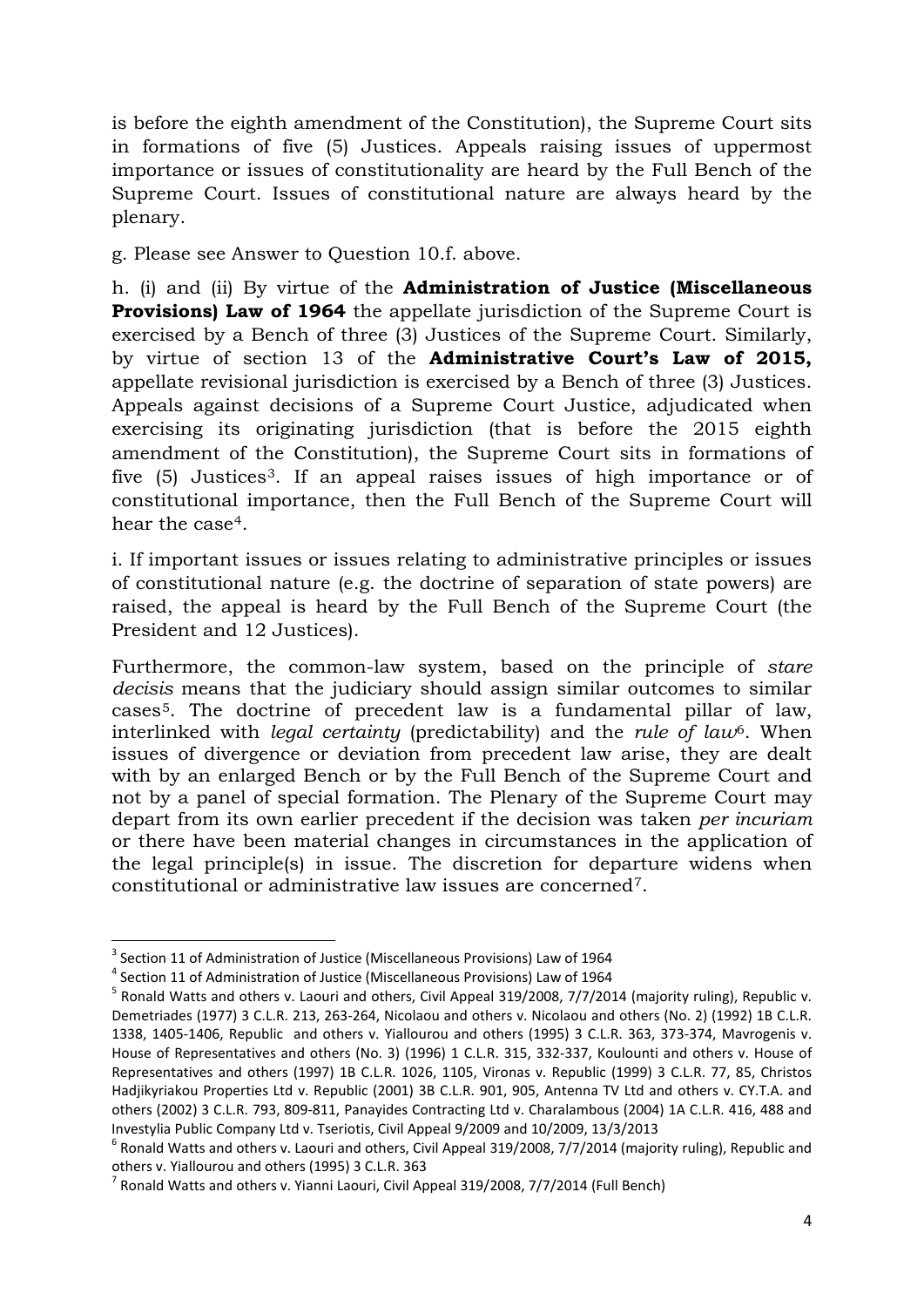j. Each division has its President. The most senior Justice of the division acts as the President of the Bench. When scheduling cases, the President of each division consults with the Registrar. Each President uses his/her own criteria for scheduling cases. Currently, there is no formal process or guidelines or directions on judicial case management. Usually, preceding cases are set for hearing first.

It is often the case that individual Justices are assigned additional roles that do not, however, relate to particular cases but do relate to matters that concern the Court(s) and the court system in general. This is because the Supreme Court has the overall responsibility for the administration of the Courts system and is accountable for the use of public funds assigned to the Courts.

k. (i) Cases are assigned to a panel by the competent Registry. The competent Registry is responsible for the organisation and allocation of cases. Cases are allocated to each panel evenly. In the occasion of a recusal(s) the Bench will give directions accordingly. The appeal will either be transferred to the other Bench or another Justice of the Supreme Court will become member of that particular panel.

(ii) The number of Justices assigned to hear appeals is prescribed by statute law. As aforementioned, by virtue of the **Administration of Justice (Miscellaneous Provisions) Law of 1964** the appellate jurisdiction of the Supreme Court is exercised by a Bench of three (3) Justices of the Supreme Court. Similarly, by virtue of section 13 of the **Administrative Court's Law of 2015,** appellate revisional jurisdiction is exercised by a Bench of three (3) Justices.

Please see Answer to Questions 10.b. and f. for further details.

(iii) In addition to his judicial role and duties, the President of the Supreme Court also has overall responsibility for the management and administration of the courts system in Cyprus. To a large extent this responsibility is delegated to the Chief Registrar. Supervision of the courts of first instance is exercised through the Administrative Presidents, although the Supreme Court also meets weekly to discuss matters of administration.

Each division has its President. The most senior Justice of the division acts as the President of the Bench who is also responsible for case management. When scheduling cases, the President of each division consults with the Registrar.

(iv) No such other panels, assemblies or bodies exist to which cases are assigned.

11. (i) The concept of Advocate General, as established in the civil law systems, does not exist in Cyprus' legal system. A similar position exists,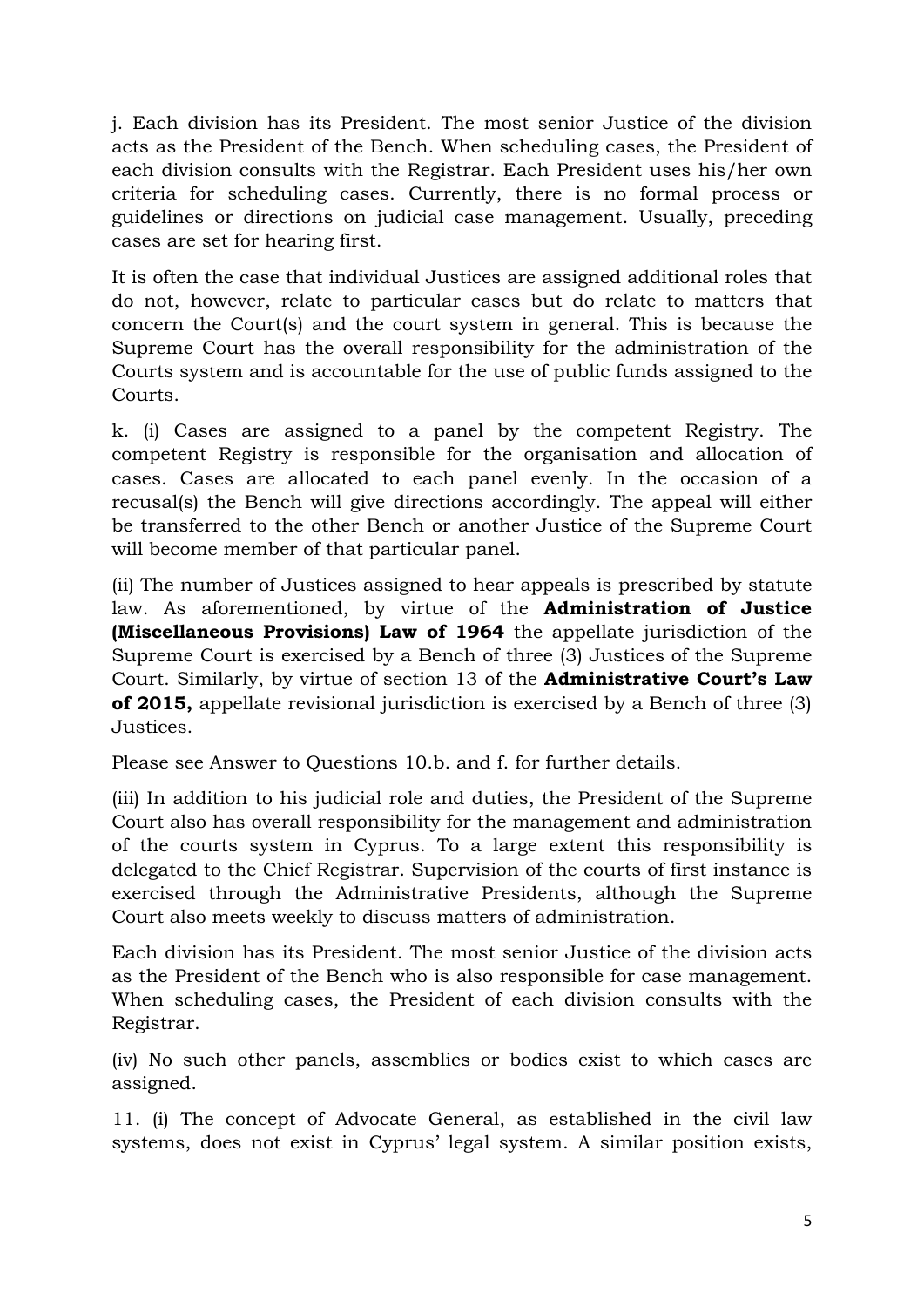that of a Legal Officer/Assistant. Currently, the Supreme Court is assisted by 11 Legal Officers. Legal Officers are not members of the Judiciary.

(ii) Legal Officers are not advocates representing clients in court. They are not members of the court either. Hence, they do not take part in the court's deliberations. They are legally qualified officers who assist the Court. They are in fact Civil Servants, assigned permanently to the Judicial Service. The Judicial Service of Cyprus is an independent service, bestowed with the task to better serve the courts. Legal Officers support the Justices as deemed appropriate by each, individual Justice and broadly speaking their duties include legal research, analysis of the relevant law, preparation of draft judgments, drafting sections of them, case summaries for legal publications anonymisation of court decisions, participation in Committees for legal matters relating to the Court and others matters as deemed appropriate by the individual Justice.

(iii) Legal Officers do not participate in the proceedings before the Supreme Court. He or she however may be asked to consider the written and oral submissions to the court on a particular case and draft an opinion/draft judgment. The opinion/draft judgment is not binding on the Court. Legal Officers do not take part in the Court's deliberations either.

#### **E. Research and Administrative Assistance**

12. Legal Officers provide legal research support to the Justices. Each Justice has a legally qualified Legal Officer who may assist the Court as deemed appropriate by the individual Justice.

Administrative assistance is provided by the Chief Registrar, Assistant Chief Registrar and the competent Registry (Registrar and personnel). The Registries of the Supreme Court provide the day-to-day administrative and operational support of the Court. The administrative practices and procedures in the Supreme Court Registries are provided by legislative requirements and by the relevant rules of court. A well-defined sequence is followed by the registry in the administrative preparation of a case for trial. Essentially, the registry ensures that all relevant documentation is received within the specified timeframes and in accordance with the rules of court. Once these have been filed, the case is put before the President of the division of appellate jurisdiction who will consider the basis of the appeal and advise the parties of the court's requirements regarding pleadings and the timelines for receipt of documentation. Once pleadings have been received, the case is brought to the President of the division for scheduling, in consultation with the Registrar, and a date for hearing is set.

Furthermore, each Justice has a suitably trained stenographer / shorthand typist and other support staff for hearings and clerical and secretarial work.

13. Currently, there are 11 Legal Officers assigned to the Supreme Court.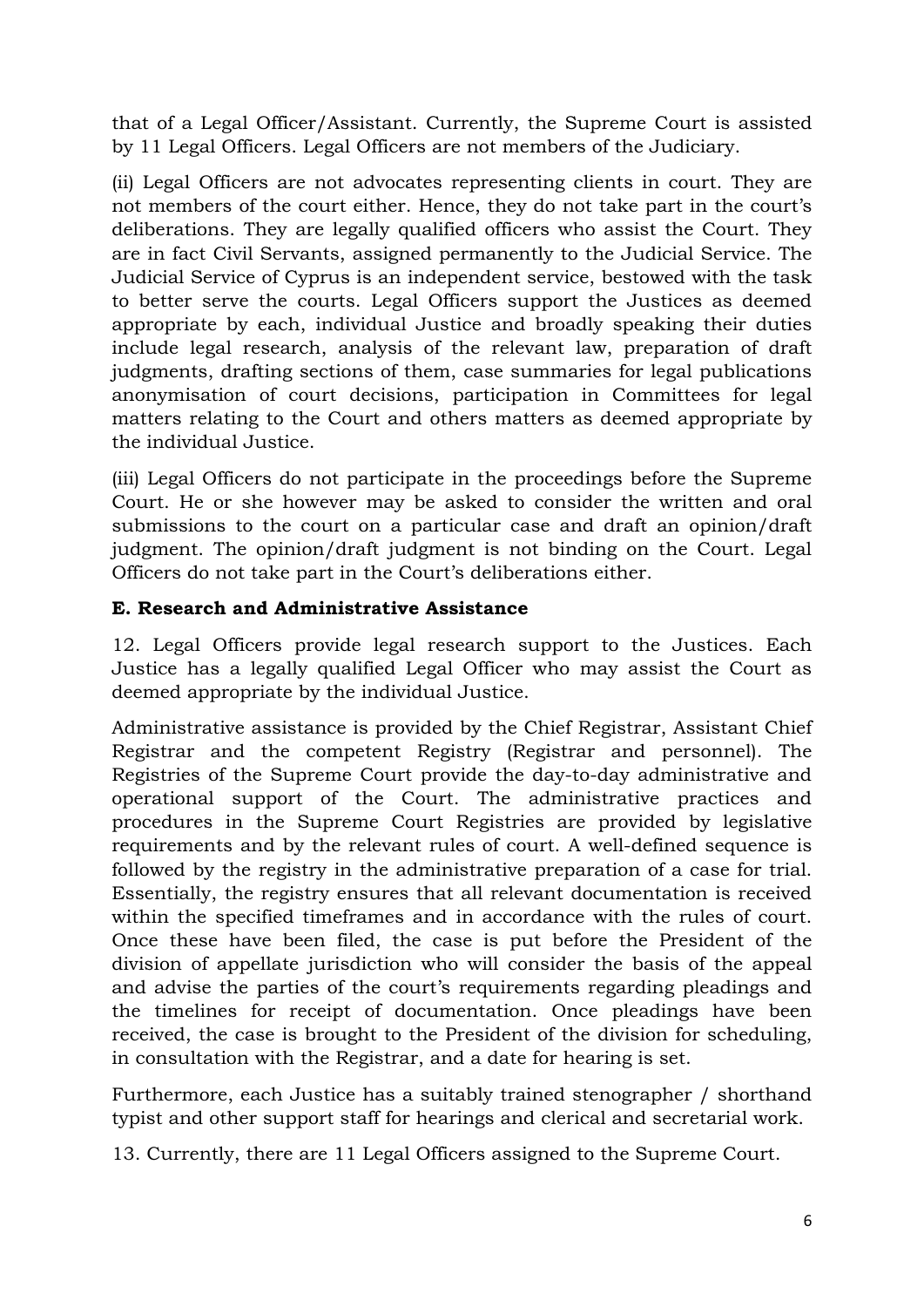14. Please see Answer to Question 12.

15. Each Legal Officer is assigned to an individual Justice.

In relation to administrative matters, the Supreme Court is supported in the administration by a staff of 72, headed by the Chief Registrar. The Chief Registrar is supported in her role by the Assistant Chief Registrar. Registrars, are assigned to a particular Registry and they, together with the rest of the staff, provide day-to-day administrative and operational assistance to all Justices of the Supreme Court.

16. No such department exists for additional pooled research support.

17. All duties mentioned in Question 17 may be undertaken by a Legal Officer who assists the Court, as requested and to the degree requested by the individual Justice he or she is assigned to. The role of each Legal Officer varies depending on the requirements of the Justice to whom he/she is assigned to. Broadly speaking, Legal Officers assist the Court in the preparation of judgments, legal research, drafting, consideration of the relevant law, discussing aspects of a case, preparing case summaries for legal publication, anonymisation of court decisions, participation in Committees for legal matters relating to the Court and any other matter as deemed appropriate by the individual Justice they are assigned to.

#### **F. Oral hearings**

18. By virtue of Article 134.2 of the Constitution, the Supreme Court may strike out any appeal that appears to be prima facie frivolous, after hearing the parties' arguments and may dismiss it without a public hearing if satisfied that it is in fact frivolous. In practice however, the Supreme Court never dismisses an appeal without a public hearing.

One of the distinctive features of administrative justice is the common use of written proceedings by the Court. Written submissions/statements are, indeed, an indispensable part of the procedure. Once written submissions are filed, an oral hearing will follow in all cases. Oral arguments/clarifications may become decisive for the fair resolution of the case. In fact, under the **Appeals (Pre-trial procedure, Written Skeleton arguments, Advocacy time limits and Summary procedure for striking out manifestly unfounded appeals) Procedure Rules of 1996,** the Court may enter an appeal for hearing without undertaking the pre-trial stage in which written submissions are filed, if the Court considers it just. The Rules of Court, make no provisions for an oral hearing to be omitted under the directions of the Court. The reason for this is explained below.

Administrative proceedings conducted only in writing would raise a constitutional point of concern. Conducting them solely in writing means that there is no court room hearing to observe. Articles 134.1 and 154 of the Constitution stipulate that court sessions of the Supreme Court for all proceedings are public but the court may hear any proceeding in the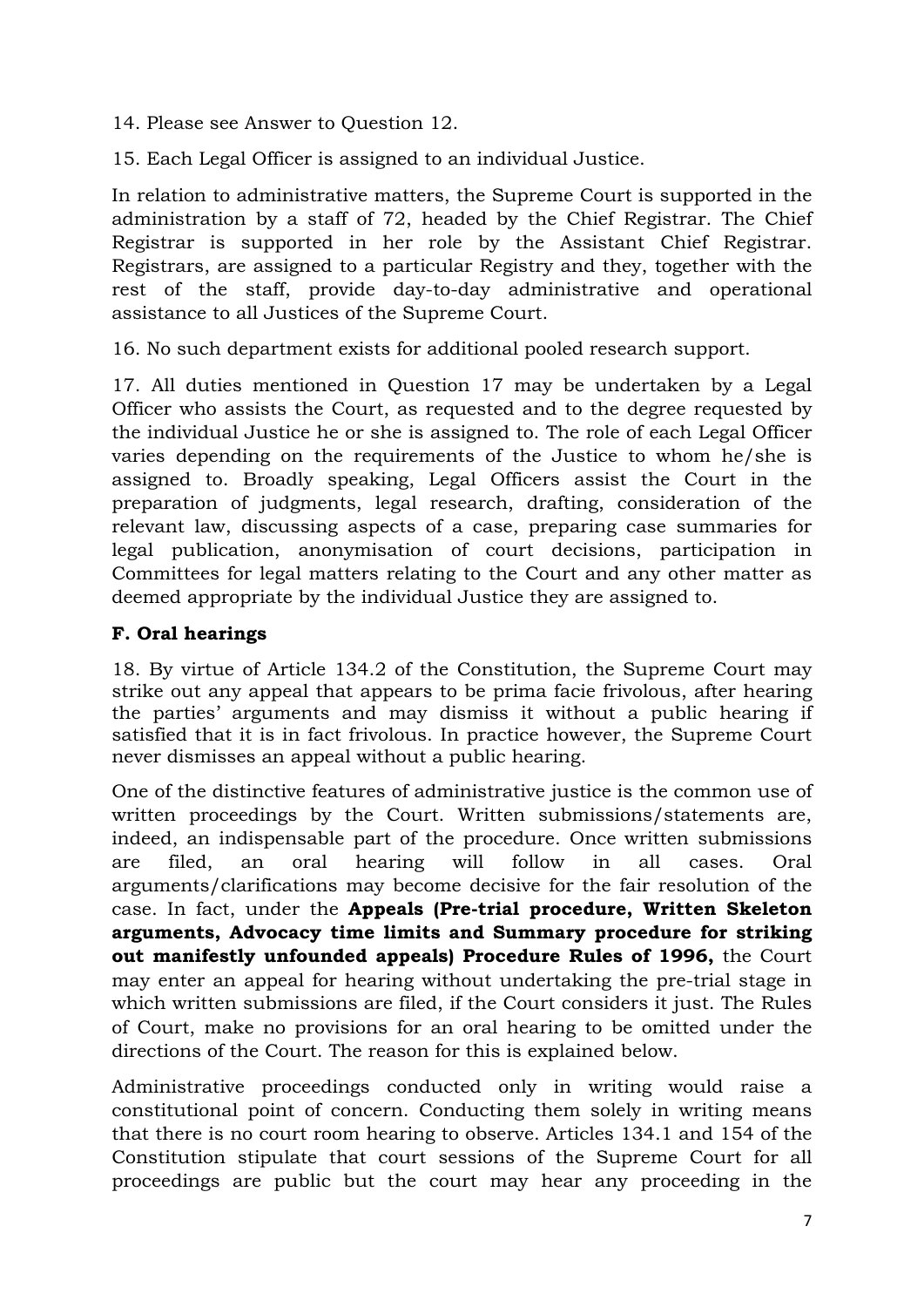presence of the parties only, if it considers it to be in the interest of the orderly conduct or national security or public morals.

Similarly, *Article 30.2 of the Constitution* guarantees that hearings of all courts must be held in public, except in exceptional cases for the interest of national security, or constitutional order, or public order, or public safety, or public morals or for the interest of juveniles, or the protection of parties' private life, or for special circumstances under the opinion of the court, or publicity will adversely affect the interests of justice*.* Likewise, similar provisions are provided in *Article 6.1* of the *ECHR*.

19. Please see Answer in Question 18.

20. The Court will deliberate in private in all cases before the hearing begins. Deliberation prior to the commencement of the hearing takes place amongst the Justices of the panel who will hear the case and allows the panel to discuss matters of the case that will need to be set forth and clarified by the advocates at the time of the hearing.

21. By virtue of Rule 14 of the **Appeals (Pre-trial procedure, Written Skeleton arguments, Advocacy time limits and Summary procedure for striking out manifestly unfounded appeals) Procedure Rules of 1996,** all parties have fixed time limits within which to make their oral clarifications / submissions.

- 30 minutes for the Appellant.
- 30 minutes for the Respondent. If a cross-appeal was made then the Respondent has 40 minutes.
- 10 minutes for the Appellant's response. If a cross-appeal was made then the Appellant has 20 minutes to respond.

The court may extend the time limits accordingly if it is just under the circumstances.

22. The Court may interrupt a party while he or she is making his/her oral clarification/submissions and ask questions. By virtue of Rule 14(f) of the aforementioned Procedure Rules of 1996, time spend answering questions of the Court, is not calculated in the overall oral clarification time that corresponds to each party.

23. First and foremost, it is settled precedent law that issues not raised during the proceedings at first instance cannot be raised for the first time on appeal, with the exception of public order grounds that may be raised by the court on its own motion[8.](#page-8-0) Further mention and explanation on public order grounds is made below.

<span id="page-8-0"></span> <sup>8</sup> Avraamidou v. CYBC (2008) 3 C.L.R. 88, Republic v. Koukkouri and others (1993) 3 C.L.R. 598, Raju Banik v. Refugees Review Authority (2012) 3 C.L.R. 50, Georghios Economides v. Republic (1998) 3 C.L.R. 47, 52, Lavar Shipping Ltd v. Republic (2013) 3 C.L.R. 260, Triantafyllides and others v. Republic (1993) 3 C.L.R. 429, 439, Kyprianou v. Republic (1993) 3 C.L.R. 510, 516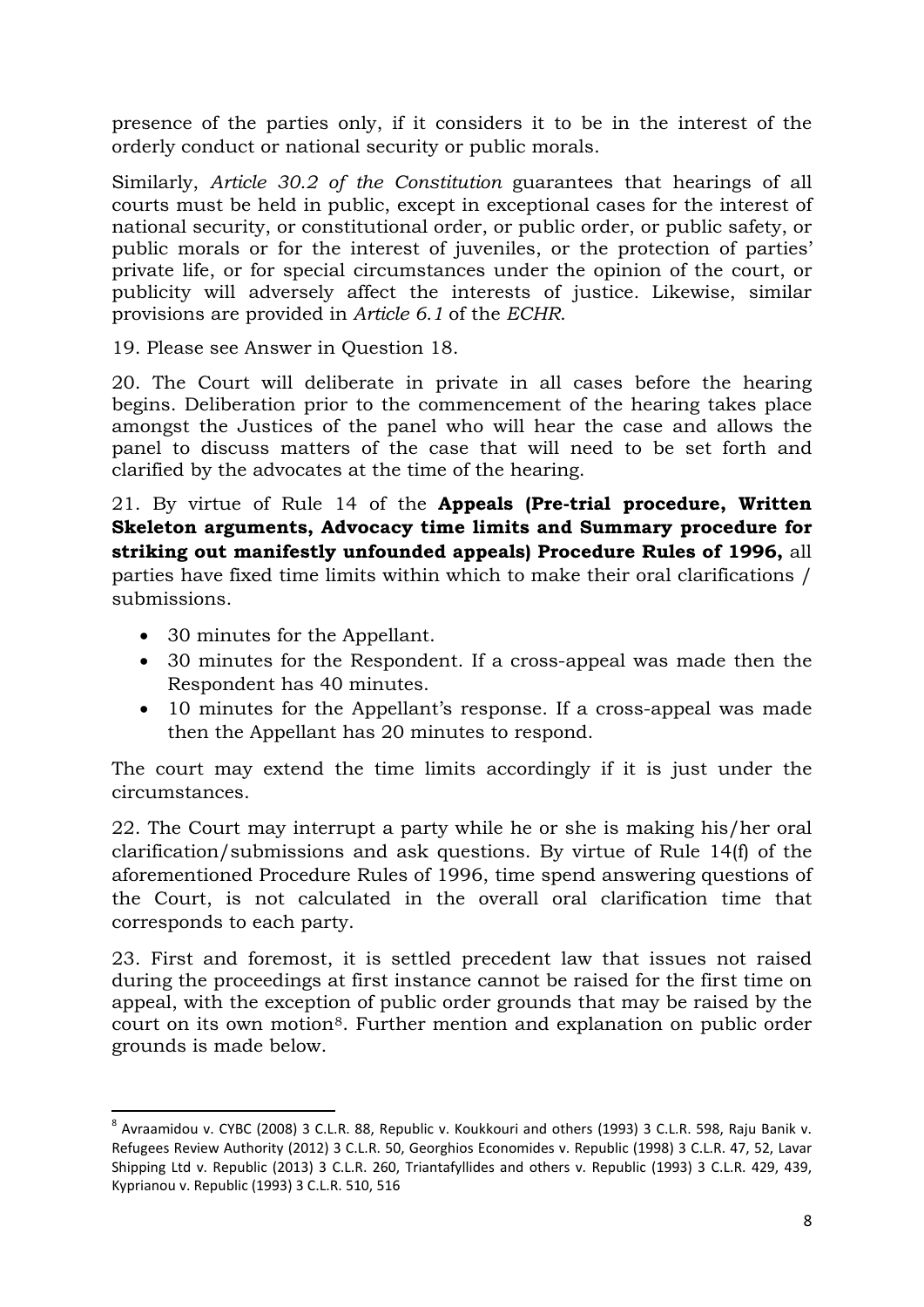Secondly, all appeals must be brought by written notice of appeal filed and must abide to certain rules; such as, the notice must state all the grounds of appeal and set forth fully the reasons relied upon for the grounds stated, on separate paragraphs followed by the justification for each ground[9.](#page-9-0) Grounds not stated in the notice of appeal will not be dealt by the Court if they are raised for the first time in the written submissions. Likewise, grounds of appeal stated in the notice of appeal which are not further argued in the written submissions are rendered forsaken.

Thirdly, according to settled precedent law, points of law not pleaded clearly, remain unjustified and unsusceptible to judicial scrutiny<sup>[10](#page-9-1)</sup>. In the case of **Anthousi v. Republic**<sup>[11](#page-9-2)</sup> the Court ruled that any laxity in this area would result in the ousting of the provisions of the Rules of Procedure and their role in the determination of disputed issues in the administrative trial.

Fourthly, the Administrative Court (first instance court) has jurisdiction to review a decision taken by an organ exercising executive or administrative authority, on both points of law and fact. Judgments of the Administrative Court however, can be appealed to the Supreme Court, only on points of law.

In addition to the above, the oral hearing is, as a general rule, confined to the legal grounds raised in the notice of appeal (statement) and written submissions with the exception of public order grounds that may be raised by the Court of its own motion<sup>12</sup>.

Public order grounds raised ex proprio motu, include the following:

- (a) By virtue of Article 146 of the Constitution and the provisions of the Administrative Law Principles, Act of 1999, certain preconditions must co-exist for a person to file a judicial review application. All of them are assessed by the Court ex proprio motu and are as follows:
- The decision must have been taken by an organ, or authority or person exercising executive or administrative authority in the domain of public law.
- The executory nature of the administrative decision; that is an action expressive of the will of the administrative body.
- Judicial review may only be brought by an applicant who has an existing and direct legitimate interest in the matter.
- Strict time limitation conditions.
- (b) Further to the above, the Court may raise the following points of law ex proprio motu:

 <sup>9</sup> Order 35, r.4 of Civil Procedure Rules

<span id="page-9-3"></span><span id="page-9-2"></span>

<span id="page-9-1"></span><span id="page-9-0"></span><sup>10&</sup>lt;br>
Pavlides v. AHK, Case No. 227/2007, 20/3/2008, Stavros Zaharia v. Republic (2011) 3A C.L.R. 293<br>
<sup>11</sup> (1995) 4C C.L.R. 1709<br>
<sup>12</sup> Avraamidou v. CYBC (2008) 3 C.L.R. 88, Republic v. Koukkouri and others (1993) 3 C.L.R. Refugees Review Authority (2012) 3 C.L.R. 50, Georghios Economides v. Republic (1998) 3 C.L.R. 47, 52, Lavar Shipping Ltd v. Republic (2013) 3 C.L.R. 260, Triantafyllides and others v. Republic (1993) 3 C.L.R. 429, 439, Kyprianou v. Republic (1993) 3 C.L.R. 510, 516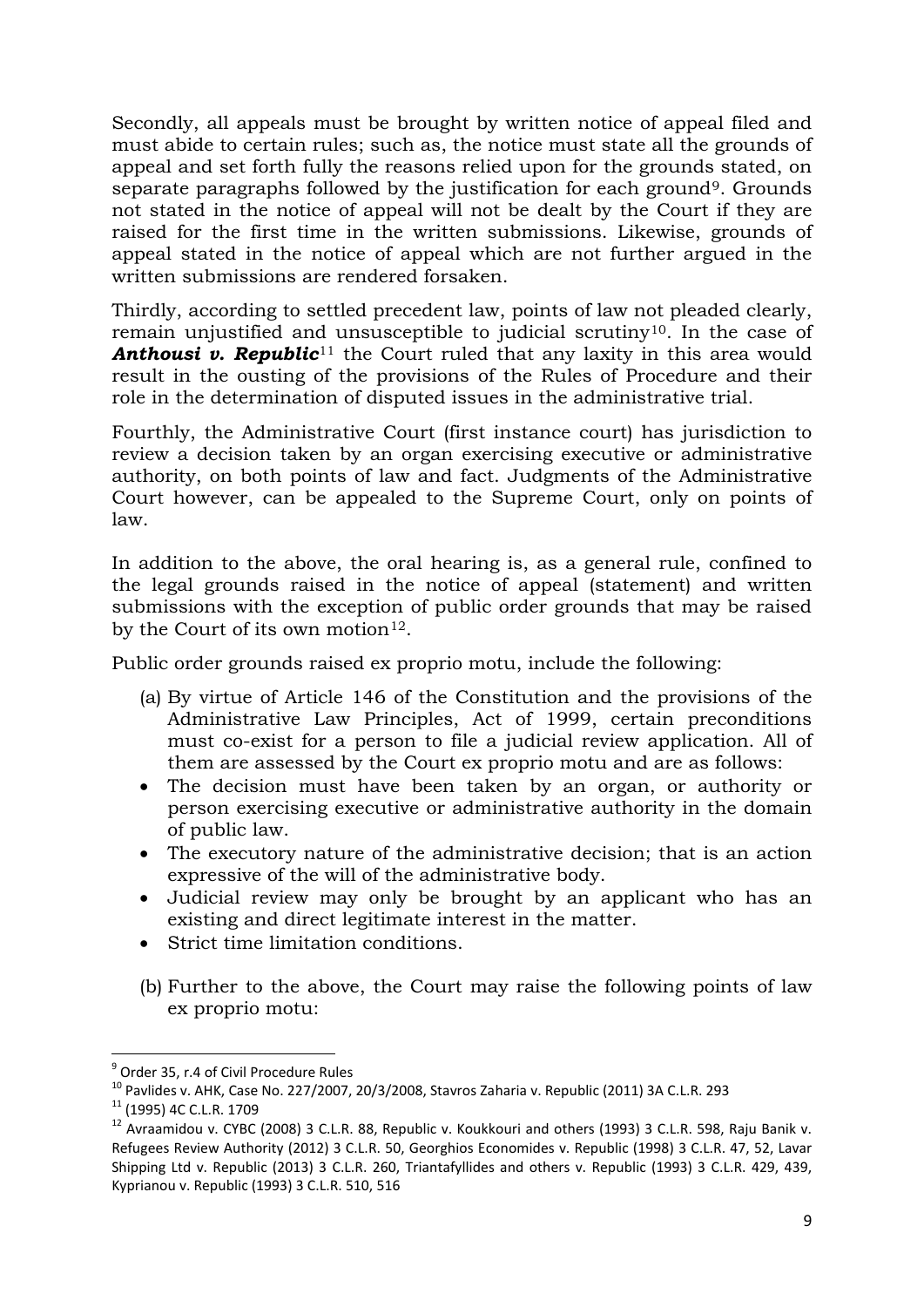- The Supreme Court, by virtue of Article 134.2 of the Constitution and Rule 10(i) of the Procedure Rules of 1996, may strike out any appeal that appears to be prima facie frivolous, after hearing the parties' arguments and may dismiss it if satisfied that it is in fact frivolous.
- Validation of the notification of the administrative decision to parties affected and the information necessary to fix an affected party with knowledge.
- The decision was taken by a non-competent authority.
- Breach of statutory provisions (procedural impropriety).
- Unlawful composition of the administrative authority.

24. By virtue of the **Appeals (Pre-trial procedure, Written Skeleton arguments, Advocacy time limits and Summary procedure for striking out manifestly unfounded appeals) Procedure Rules of 1996,** judicial review appeals are conducted in a two-stage process. First, written submissions are filed. Once that stage is completed (conclusion of the pretrial stage) the Court will enter the appeal for hearing (oral hearing stage). Following the hearing, judgment is reserved by the Court. No further written submissions may be filed after that unless the Court directs otherwise in the interest of justice. Once the court reserves judgment, the case cannot be reopened. Reopening is only permissible under court's inherent jurisdiction for the interest of justice[13](#page-10-0). In *Sigma Radio T.V. LTD and others v. Cyprus Radio and Television Authority*[14](#page-10-1) the applicants/appellants requested the reopening of the case after judgment was reserved in light of ECtHR's new-ruled case law. The *full bench* of the Supreme Court held that this is only possible in exceptional circumstances which relate to the facts and issues of the case. Similarly, in the case of *Lampi and others v. Governor of the Central Bank of Cyprus*<sup>[15](#page-10-2)</sup> the applicant submitted an ex parte application requesting the case to be reopened after judgment was reserved in light of new-found case law. The Supreme Court by an *enlarged bench* repeated the principles laid down by settled precedent law and explained that "in the present case the matter did not concern facts but case law that the court was aware or could take into account even if reference was not made during the hearing".

25. It is settled case-law that, liberty is acknowledged to a Justice/Judge to excuse himself/herself from the composition of the Court of which he or she is a member whenever the Justice/Judge deems this to be in the interest of justice<sup>[16](#page-10-3)</sup>. Therefore, the Justice himself/herself decides whether he/she shall recuse or not from deciding a case and the matter is not decided by another Justice (*Re Efthyvoulos Liasides (1999) 1 C.L.R. 185*). This is vitally important in a democracy that individual judges and the judiciary as

<span id="page-10-0"></span><sup>&</sup>lt;sup>13</sup> Republic v. Sampson (1991) 1 C.L.R. 848, page 849, Papaioannou and others v. Republic (No.1) (1991) 3

<span id="page-10-3"></span><span id="page-10-2"></span>

<span id="page-10-1"></span>C.L.R. 659, Xenophontos v. Republic (2008) 3 C.L.R. 261<br><sup>14</sup> (2004) 3 C.L.R. 134<br><sup>15</sup> (2013) 3 C.L.R. 302<br><sup>16</sup> President of the Republic v. House of Representatives (1985) 3 C.L.R. 1501 and Mavrogenis v. House of Representatives (No.1) (1996) 1 C.L.R. 857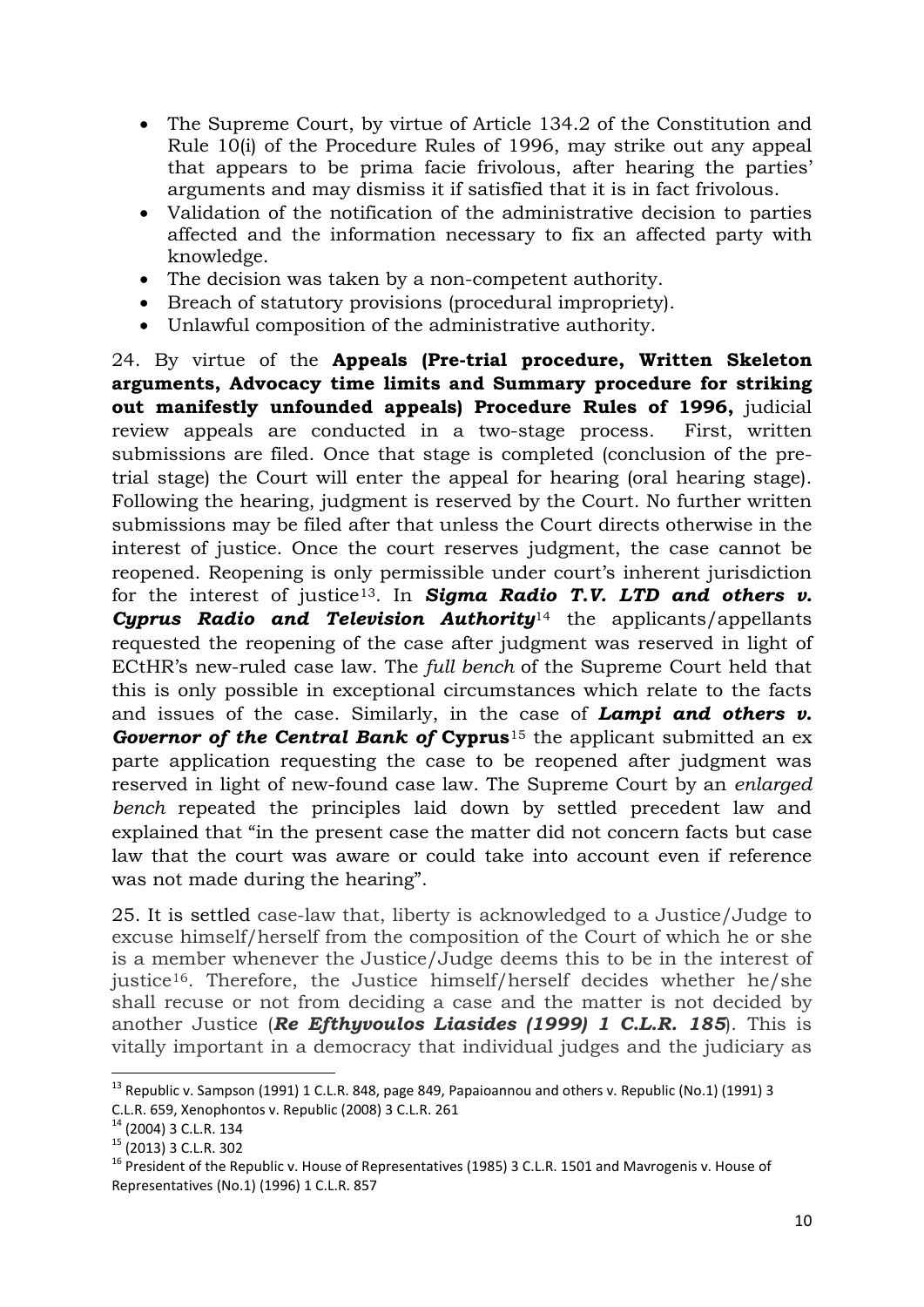a whole are impartial and independent of all external pressures and of each other so that those who appear before them and the wider public can have confidence that their cases will be decided fairly and in accordance with the law.

Self-exclusion apart, the Court will not address a question of bias of a Justice/Judge unless it is raised by one or both of the parties to the case. The following extract from the decision in the case of *Makrides v. Republic[17](#page-11-0)* characterises the approach of the Court to a plea of disqualification by a litigant:

"As I perceive my duty, in the absence of valid reasons disqualifying me from sitting in the case, to excuse myself would be an abdication of duty; an abdication of duty with visible dangers to the administration of justice. One such danger is that we would be coming close to acknowledging to a litigant a right to choose the Judge who will try him. I could neither condone such a practice nor shut off from my mind the repercussions from any such decision."

The test of impartiality of the Court is objective. The yardstick for determination of bias on the part of the court is the reaction of a reasonable man acquainted with the facts relevant to the interest of the Justice/Judge in the case. Justices and Judges in general, must conduct themselves in a manner compatible with the requisites of impartiality and the impersonal character of the judicial process. Especially, they must refrain from passing unnecessary comments that may create the impression of descending into the arena of the trial. Any departure from this stance of aloofness may compromise, in the eyes of the litigant, as well as third parties, his/her impartiality[18](#page-11-1).

Judicial review proceedings are conducted under the inquisitorial system. The inquisitorial system provides a contrast to the adversarial character of civil and criminal trials where the submittal of evidence burdens the parties. In the inquisitorial system, such initiative lies upon the Judge who may order the submission of evidence, call witnesses and set trial issues<sup>[19](#page-11-2)</sup> and the inquiry extends, into every aspect of the decision, the background thereto and its reasoning. Nevertheless, despite his/her active role, a Justice/Judge of administrative jurisdiction is bound by the same aforementioned principles.

#### **G. Written submissions of parties**

26. The parties have an obligation to comply with the Rules of Procedure. By virtue of Rule 10(b)(iv) of the **Appeals (Pre-trial procedure, Written Skeleton arguments, Advocacy time limits and Summary procedure for striking out manifestly unfounded appeals) Procedure Rules of 1996,** written submissions must contain concisely and precisely the arguments of

<span id="page-11-2"></span>

<span id="page-11-1"></span><span id="page-11-0"></span><sup>&</sup>lt;sup>17</sup> (1984) 3 C.L.R. 304<br><sup>18</sup> Evangelou a.o. v. Ambizas a.o. (1982) 1 C.L.R. 41<br><sup>19</sup> Cyprus Administrative Law Manual, Nicos Charalambous, 3<sup>rd</sup> edition, 2016, Page 39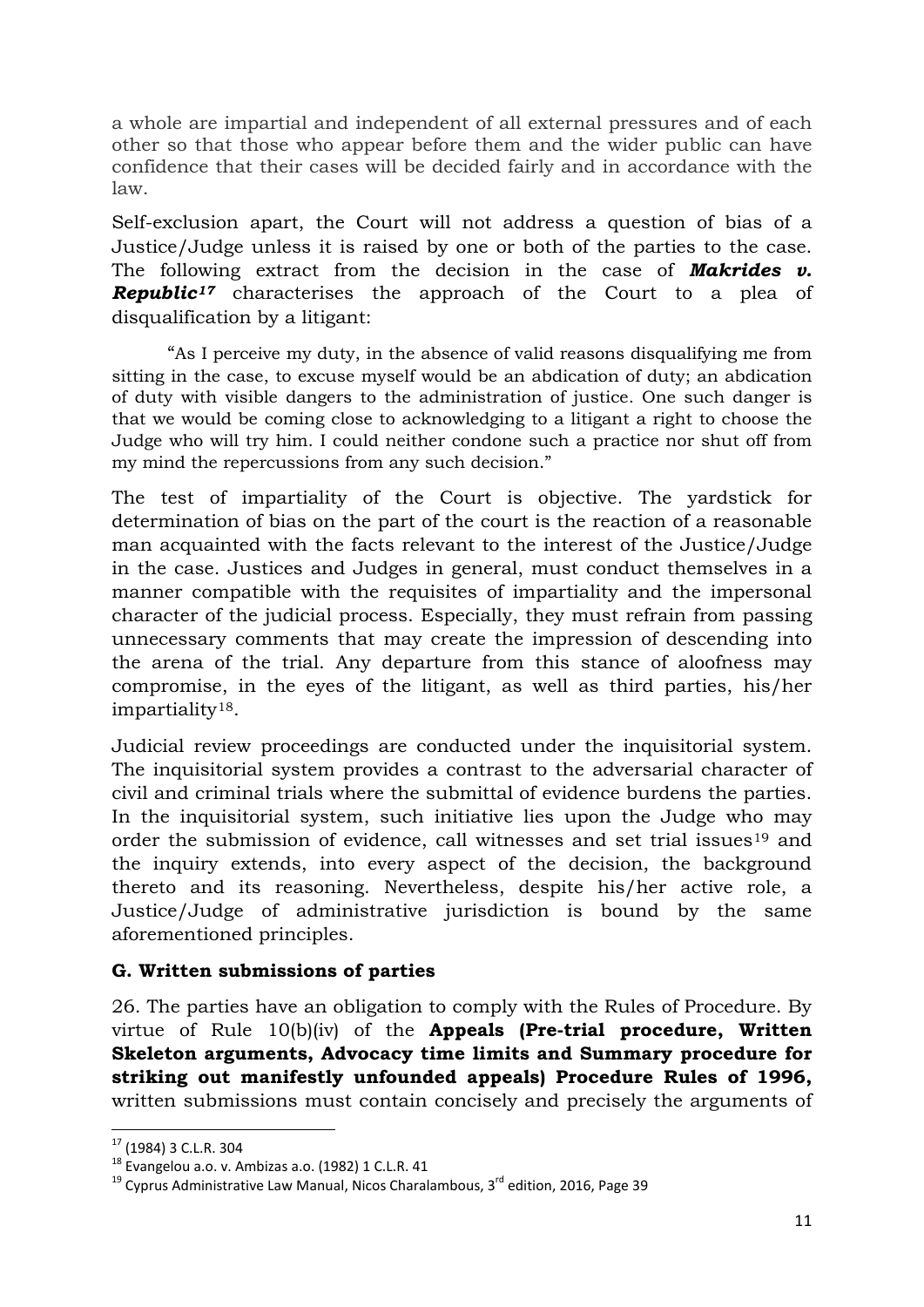the parties in the appeal or cross-appeal, as the case may be, without repetitions. As a general rule, reference should be made to established precedent law.

In accordance with the Procedure Rules of 1996, the following principles ought to be followed:

- Determination of material issues. Each ground of appeal must be set out and argued separately, unless they correlate.
- Legal grounds must refer to the relevant provisions of the Constitution or the law, accordingly, as well as to relevant case law. Written submissions must be accompanied by copies of relevant case law, indicating the material extract.
- Factual grounds must refer to the material findings of fact of the first instance court, indicating the relevant extract of the evidence in the transcripts and to the principles of law that justify interference by the last instance court.
- The appellant's written submissions must be accompanied by a chronology of the proceedings.

Written submissions must comply with the aforementioned rules. They must be as short and precise as possible. A typical written submission would usually extend over the length of 15-20 pages, depending of course on the complexity of the legal grounds raised.

20. There is no maximum length for written submissions, provided by the Rules of Procedure. As long as written submissions abide to the aforementioned rules, their length would depend on the complexity of the issues raised.

#### **H. Consideration of the case**

21. On appeal, it is settled precedent law that issues not raised during the proceedings at first instance cannot be raised for the first time on appeal, with the exception of public order grounds that may be raised by the court of its own motion[20.](#page-12-0)

By virtue of Article 146 of the Constitution and the provisions of the Administrative Law Principles, Law of 1999, certain preconditions must coexist for one to file a judicial review application. All of them are assessed by the Court ex proprio motu and are as follows:

The decision must have been taken by an organ, or authority or person exercising executive or administrative authority in the domain of public law.

<span id="page-12-0"></span><sup>&</sup>lt;sup>20</sup> Avraamidou v. CYBC (2008) 3 C.L.R. 88, Republic v. Koukkouri and others (1993) 3 C.L.R. 598, Raju Banik v. Refugees Review Authority (2012) 3 C.L.R. 50, Georghios Economides v. Republic (1998) 3 C.L.R. 47, 52, Lavar Shipping Ltd v. Republic (2013) 3 C.L.R. 260, Triantafyllides and others v. Republic (1993) 3 C.L.R. 429, 439, Kyprianou v. Republic (1993) 3 C.L.R. 510, 516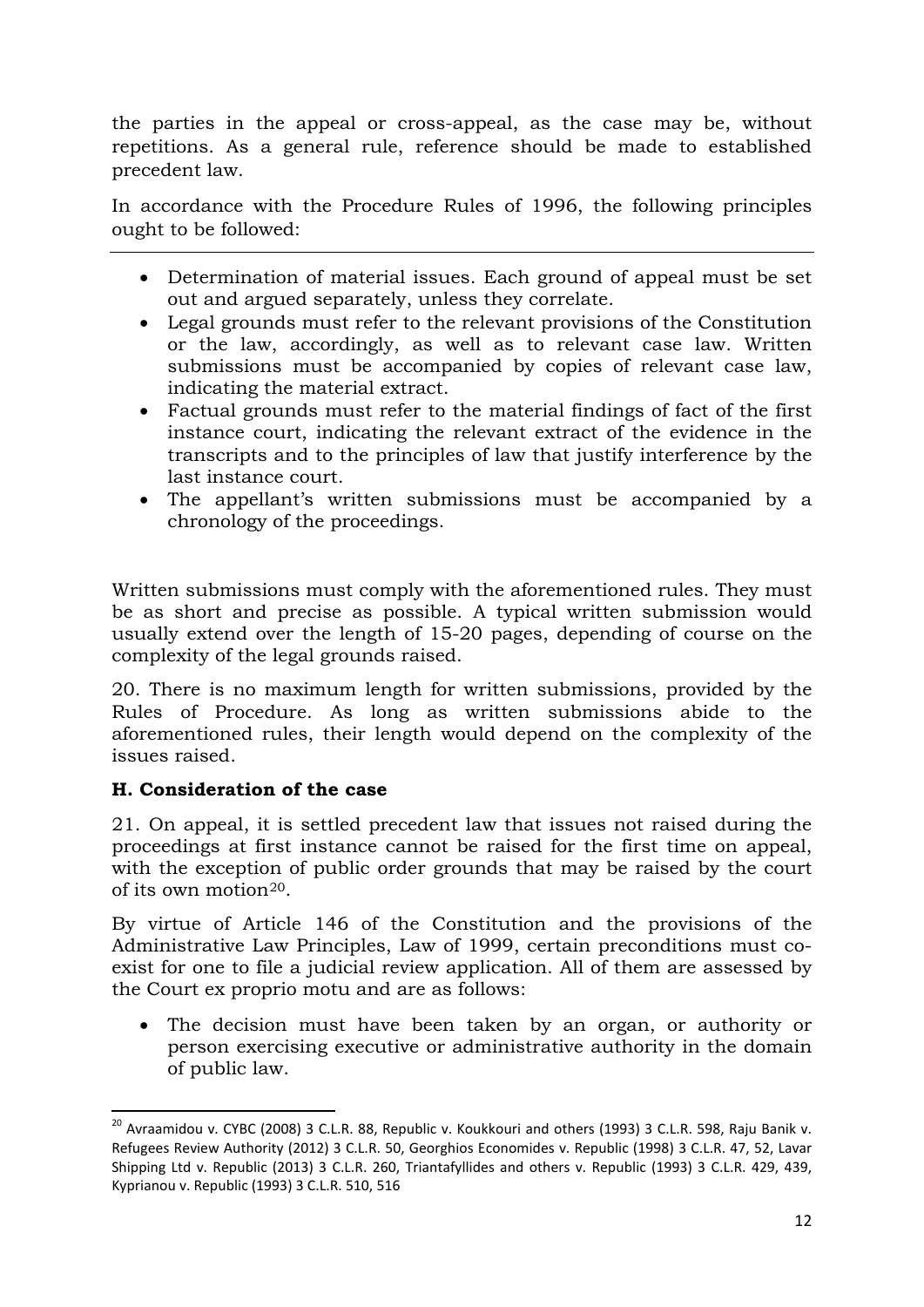- The executory nature of the administrative decision; that is an action expressive of the will of the administrative body.
- Judicial review may only be brought by an applicant who has an existing and direct legitimate interest in the matter.
- Strict time limitation conditions.

Further to the above, the Court may raise the following points of law ex proprio motu:

- The Supreme Court, by virtue of Article 134.2 of the Constitution and Rule 10(i) of the Procedure Rules of 1996, may strike out any appeal that appears to be prima facie frivolous, after hearing the parties' arguments and may dismiss it if satisfied that it is in fact frivolous.
- Validation of the notification of the administrative decision to parties affected and the information necessary to fix an affected party with knowledge.
- The decision was taken by a non-competent authority.
- Breach of statutory provisions (procedural impropriety).
- Unlawful composition of the administrative authority.

22. Once all pleadings and written submissions have been filed, the Court will enter the appeal for hearing. The Justices who will hear the case will discuss it before the oral hearing takes place. With the completion of the hearing, the trial-stages of the proceedings are brought into conclusion and the Court will reserve judgment at this stage. Further deliberation of the case will be undertaken by the Court division. The Court will proceed into a careful consideration of all aspects of the case. Once the Court is ready to hand down judgment all parties to the proceedings are notified accordingly, by the competent Registrar.

23. The Constitution of the Republic of Cyprus was signed on the 16th of August of 1960. By virtue of Article 3 of the Constitution, the official languages of the Republic are Greek and Turkish. Article 3.4 makes provisions as to the language(s) to be used during judicial proceedings and for judgment writing.

First, reference should be made from the start that the Constitution of 1960 establishes 2 Supreme Courts:

- (a) The Supreme Constitutional Court, and
- (b) The High Court of Justice

By virtue of Article 146 of the Constitution, the competence and exclusive jurisdiction for judicial review was vested in the Supreme Constitutional Court. The Supreme Constitutional Court was composed of a Greek, a Turkish and a neutral Justice<sup>21</sup>. However, intercommunal upheavals that took place between 1960 and 1964 and the decision of the Turkish-Cypriot leadership to withdraw all participation from the constitutional functions, had grave consequences to Constitutional order. In fact, the judiciary and

<span id="page-13-0"></span><sup>&</sup>lt;sup>21</sup> Article 133 of the Constitution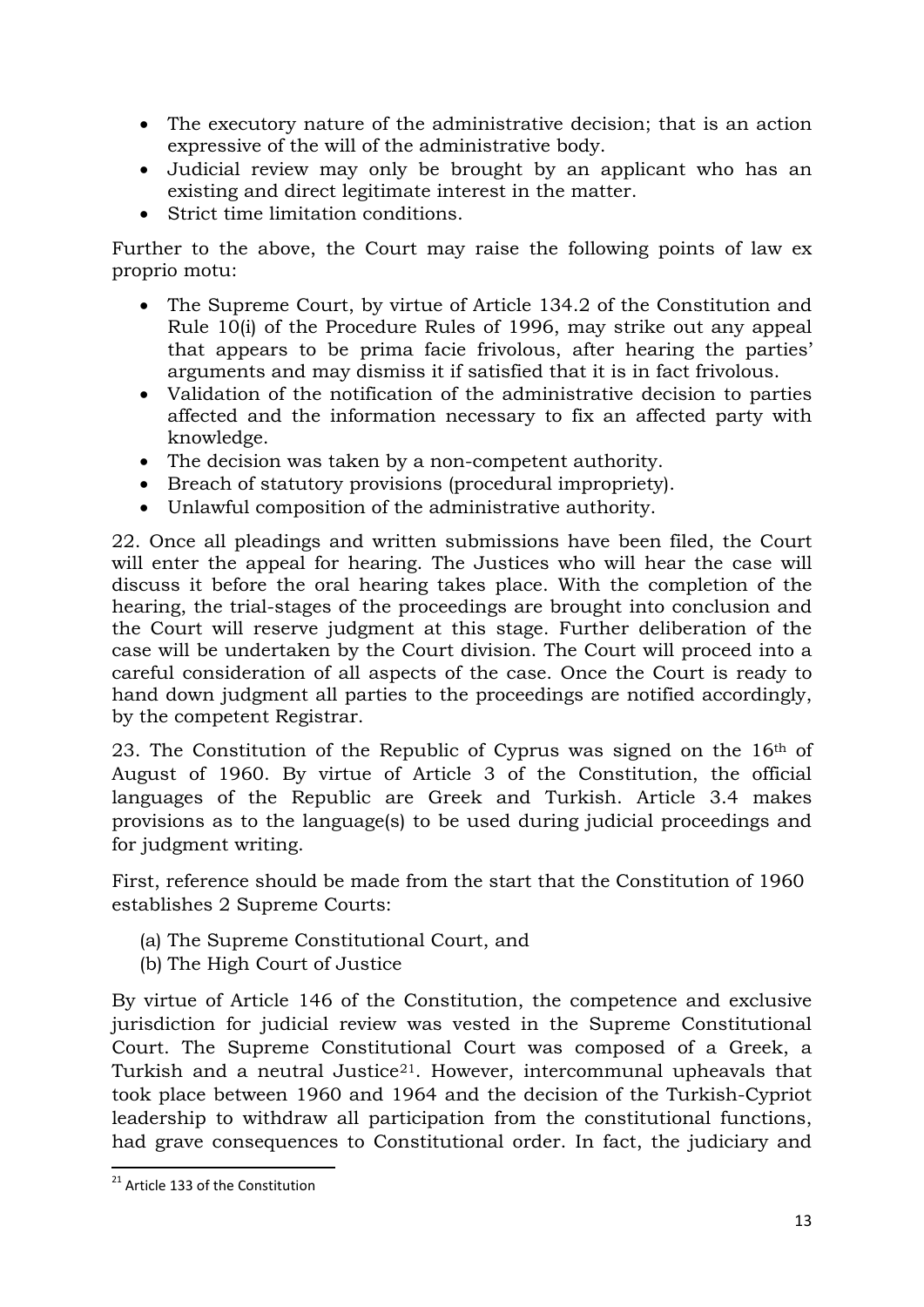the State were paralysed. It is for this reason, that the Law of Necessity was invoked to secure state survival and the **Administration of Justice (Miscellaneous Provisions) Law of 1964**, was enacted to secure the functionality of the Judiciary to enable it to fulfil its constitutional role. The changes made by the Act, affected, *inter alia*, the exercise of judicial review under Article 146. The 1964 Act assigned jurisdiction to a single Justice of the Supreme Court, subject to an appeal to a Bench of at least three (3) Justices of the Supreme Court, a provision which was amended in 1991, in order for the appellate jurisdiction to be exercised by a Bench of five (5) Justices of the Supreme Court.

The constitutionality of the aforementioned Act was tested before the Supreme Court in the famous case of **Attorney General v. Moustafa Ibrahim of 1964**. In **Ibrahim**, the Court unanimously held that the Law of Necessity justified the creation of the present-day, unified Supreme Court.

The unified Supreme Court carried on the first instance judicial review jurisdiction as explained above, until the end of 2015. The Constitutional amendment of 2015 placed the competence and jurisdiction to the newlyfounded Administrative Court, as a court of first instance, and in the Supreme Court as the appellate court of last instance.

The present day, unified Supreme Court, hears cases and deliberates in Greek. In the occasion of Turkish-Cypriot litigants-in-person or Turkish-Cypriots advocates legally qualified to practise law in Cyprus by the Legal Council (Bar Council), the provisions of the Constitution will be complied with.

24. First, the Supreme Court consists of the President and 12 Justices. When the Court hears a case in plenary session deliberations are undertaken by the full Bench. It must be borne in mind that; the President is first amongst equals. No casting opinion or vote applies to the President.

When the Supreme Court sits in panels/divisions, then the most senior Justice, acts as the President of the division. Again, the President of each division does not have a casting opinion or vote.

Furthermore, the traditional common law approach has the advantage that judges can express themselves precisely as they so wish. They have the liberty to dissent as they see fit, or to concur for different reasons of their own.

25. Judicial deliberation is undertaken in private solely by the members of the Court who heard the case.

On appeals, a panel of three (3) Justices hears the case. Deliberations are conducted in private solely by the members of the Supreme Court (division) who heard the case. If an appeal is heard by the Full Bench of the Supreme Court deliberations are again conducted in private by the plenary.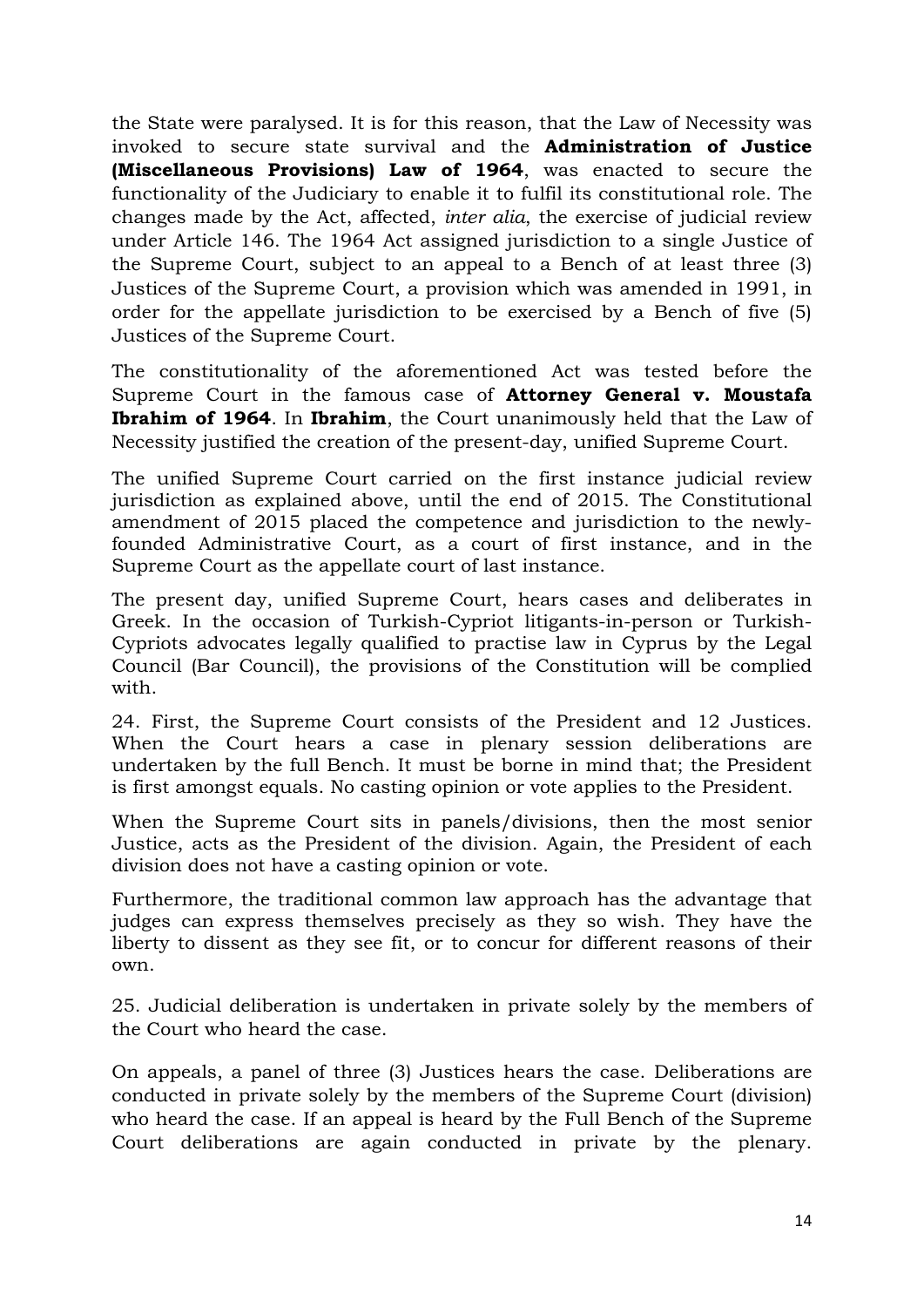Preferences for particular outcomes are communicated between the Justices during these private deliberations.

Judgments are given by the Justices of the Court in open court either orally immediately after the conclusion of the hearing (an ex-tempore judgment) or, if further deliberation is required, at a later date, in which case the judgment will be pronounced in open court and handed down in writing.

26. Written submissions/statements are, indeed, an indispensable part of the procedure. Once filed, an oral hearing follows in all cases. By virtue of constitutional provisions, oral hearings are a sine qua non obligation for the fair determination of a case.

Oral arguments/clarifications in support of the legal grounds pleaded may become decisive for the fair resolution of the case. They give the opportunity to the Court to ask questions and hear arguments on matters that the Court needs further argumentation and clarification on.

27. In administrative jurisdiction, written submissions/statements are an indispensable part of the proceedings. The Procedure Rules of 1996, make provisions in relation to a party's omission to file his written submissions during the pre-trial stage. If the omission burdens the appellant, then the appeal is dismissed by the Court. An omission by the respondent results in the appeal being entered for hearing and the respondent will have no right to be heard. The same applies for cross-appeals (if any). At the end of each month the competent Registry prepares a list of appeals in which the parties have failed to file their written submissions and the Supreme Court will act accordingly[22.](#page-15-0)

It is of course the case, that reinstatement of appeals or cross-appeals is possible if the party can demonstrate reason beyond his control for not filing his written statement<sup>[23](#page-15-1)</sup> and non-reinstatement would deprive him of his right to be heard.

#### **I. The decision of the institution**

28. A collective judgment is delivered by the Court, however, concurring, separate and dissenting ones are possible. The traditional common law approach has the advantage that judges can express themselves precisely as they so wish. They have the liberty to dissent as they see fit, or to concur for different reasons of their own. But, more importantly, judges must express their reasoning in their judgments.

29. If a collective judgment is delivered then, one Justice will write the judgment for the panel which heard the appeal.

<span id="page-15-0"></span><sup>&</sup>lt;sup>22</sup> Rule 13 of Appeals (Pre-trial procedure, Written Skeleton arguments, Advocacy time limits and Summary procedure for striking out manifestly unfounded appeals) Procedure Rules of 1996

<span id="page-15-1"></span><sup>&</sup>lt;sup>23</sup> Rouvanias Ltd and others v. Republic (2000) 3 C.L.R. 191, Christodoulos Christodoulou v. Republic (2001) 3 C.L.R. 1134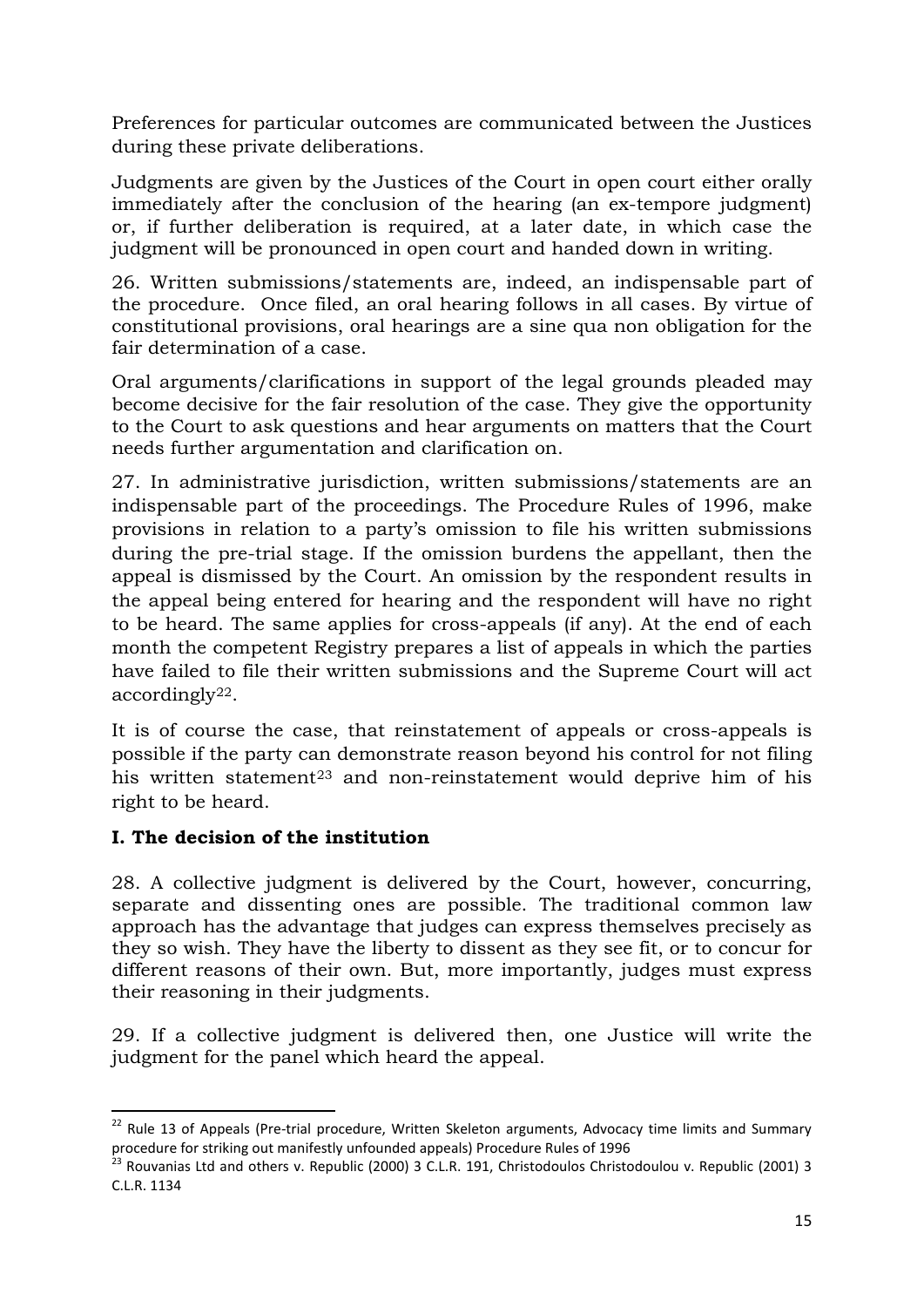30. Judgments of the Court must be duly reasoned; a cardinal and indispensable element of a fair trial as enshrined in Article 30.2 of the Constitution and Article 6.1 of the ECHR. A reasoned decision shows to the parties that their case has truly been heard.

Elements of a duly reasoned judgment must include the following:

- An analysis of the evidence adduced in light of the issues pleaded,
- Concrete findings,
- A clear judicial pronouncement indicating the outcome of the case.

The importance of reasoning and the implications of failure to provide it are articulated in the extract cited below from the case of **Neophytou v. The Police (1981)** 2 C.L.R. 195 (CA):

"The supply of proper reasoning for the deliberations of the Court,  $(...)$ , is mandatorily warranted by the Constitution, notably Article 30.2, and constitutes at the same time a fundamental attribute of the judicial process. (…). Any laxity in this area would inevitably undermine faith in the premises of justice. The need for proper reasoning is not only warranted by the interests of the litigants but also by the interests of the general public in the proper administration of justice. The impression of arbitrariness is the one element that must constantly be kept outside the sphere of judicial deliberations".

The reasoning of judicial judgments is, a type of accountability for judicial action.

31. Under Article 30.2 of the Constitution and Article 6.1 of the ECHR, judgments of the Court must be duly reasoned; a cardinal and indispensable element of a fair trial. Elements of a duly reasoned judgment must include the following:

- An analysis of the evidence adduced in light of the issues pleaded,
- Concrete findings,
- A clear judicial pronouncement indicating the outcome of the case.

The Court's judgments, contain both the order - the operative part of the judgment, and the findings – reasoning- contained in the *ratio decidendi* which provides the necessary underpinning for the operative part.

32. The principle of *stare decisis* applies to all judgments of the Supreme Court. The Supreme Court's decisions are binding on all lower Courts. The *ratio decidendi* of the judgment is binding, unlike *obiter dictum*.

#### **J. Timeframes for the decision-making process**

33. Currently, on average, it takes about 6 years between the time a judicial review appeal is lodged into the system of the Supreme Court and the final determination of the case. It should be borne in mind that this figure represents the time needed for a judicial review appeal to be determined by a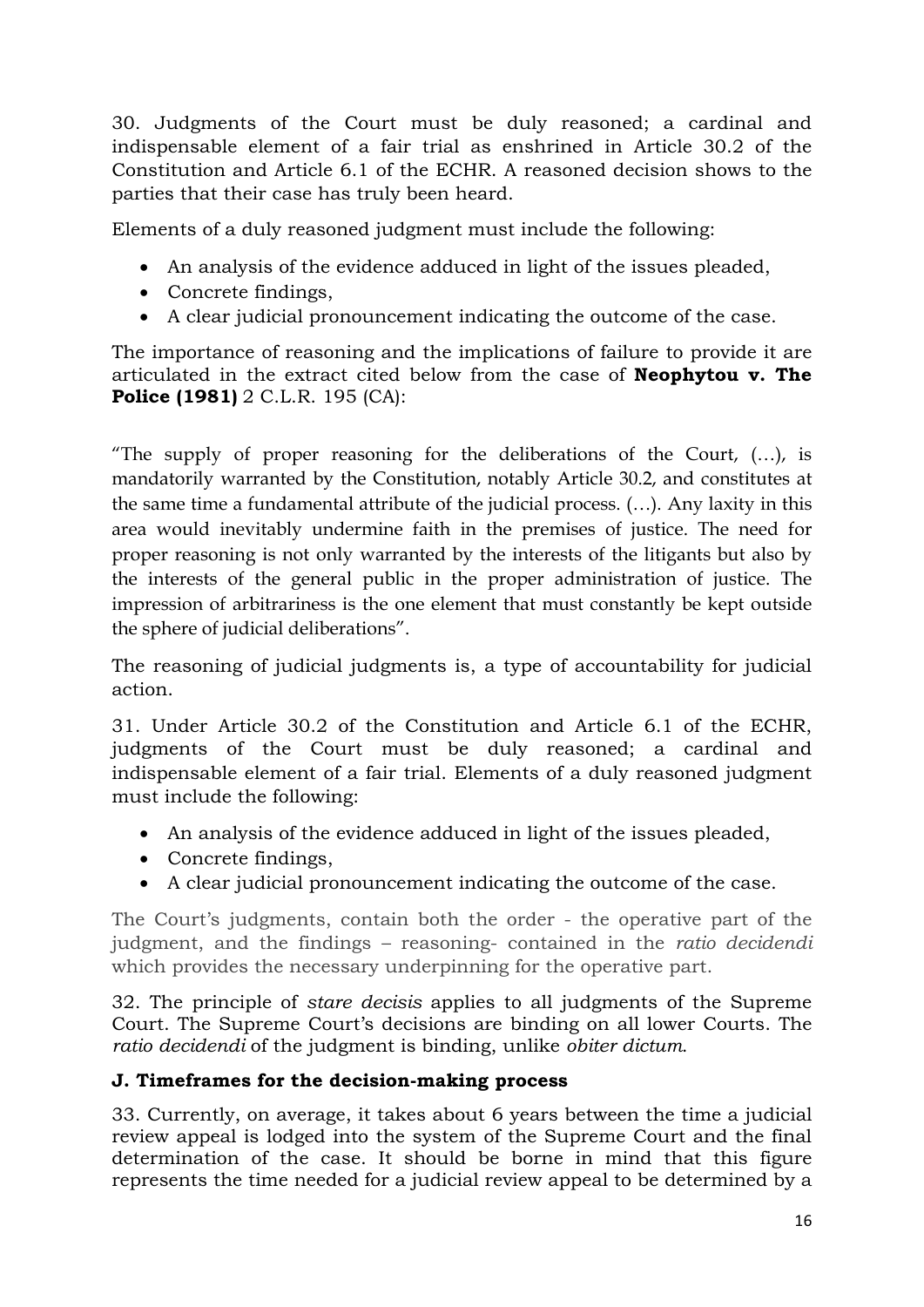panel of five (5) Justices against a decision of a single Supreme Court Justice (that is, before the enforcement of the eight amendment of the Constitution). No appeals against decisions of the Administrative Court have been finally determined yet by the panels of three  $(3)$  Justices<sup>[24](#page-17-0)</sup>.

Since the establishment of the Administrative Court in 2016, the rate of case completion in the Supreme Court has risen by 13%. It is expected that this increase in the rate of case completion will reflect a substantial reduction in the length of time needed for the judicial review appeals against decisions of the Administrative Court heard by the panels of three (3) Justices.

Furthermore, the existing court system is undergoing further restructuring in order to address the overall problem of backlogs, amongst other things. Please see Answer to Questions 37. and 38. for further details.

34. & 35. & 36. There is no mandatory timeframe for deciding all cases or a portion/category of them. Justice should be dispensed within a reasonable time. The dispensation of justice within a reasonable time is incorporated in Article 30.2 of the Constitution as a necessary element of a fair trial. The timely administration of justice constitutes an element of justice itself. In **Agapiou v. Panayiotou (1988) 1 C.L.R. 257** the Court proclaimed: "Justice delayed is justice denied. This aphorism must be in the forefront of judicial thought and actions."

Reasonableness of the length of the proceedings is not decided in abstracto but by reference to the facts and circumstances of the case, particularly its complexity and the conduct of the parties relevant to the discharge of their duty to present their case before the court. However, it is the bounden duty of the Court to ensure that cases are tried within a reasonable time. In **Paporis v. National Bank of Greece (1986) 1 C.L.R. 578** the Court explained that the need to conclude the proceedings within a reasonable time is not a rule of prescription (limitation of action) but a fundamental principle of the administration of justice.

In the case of **Victoros v. Christodoulou (1992) 1 C.L.R. 512**, the judgment of the trial Court was set aside because of the inordinate delay of the first instance Court in giving judgment after the conclusion of the proceedings.

The interval that elapses between the reporting of the case and the outcome of the proceedings should never be unreasonably long; that is one that strays outside the parameters of a fair trial. As such, the holding of a fair trial is assessed within the context of the trial in its entirety.

37. & 38. Administrative proceedings are governed by a well-structured procedure. Skeleton arguments/written submissions need to be exchanged between the parties within a set time frame and time-limited oral addresses/clarifications are made thereafter. Judgment is reserved once the oral hearing is concluded.

<span id="page-17-0"></span><sup>&</sup>lt;sup>24</sup> With the exception of two cases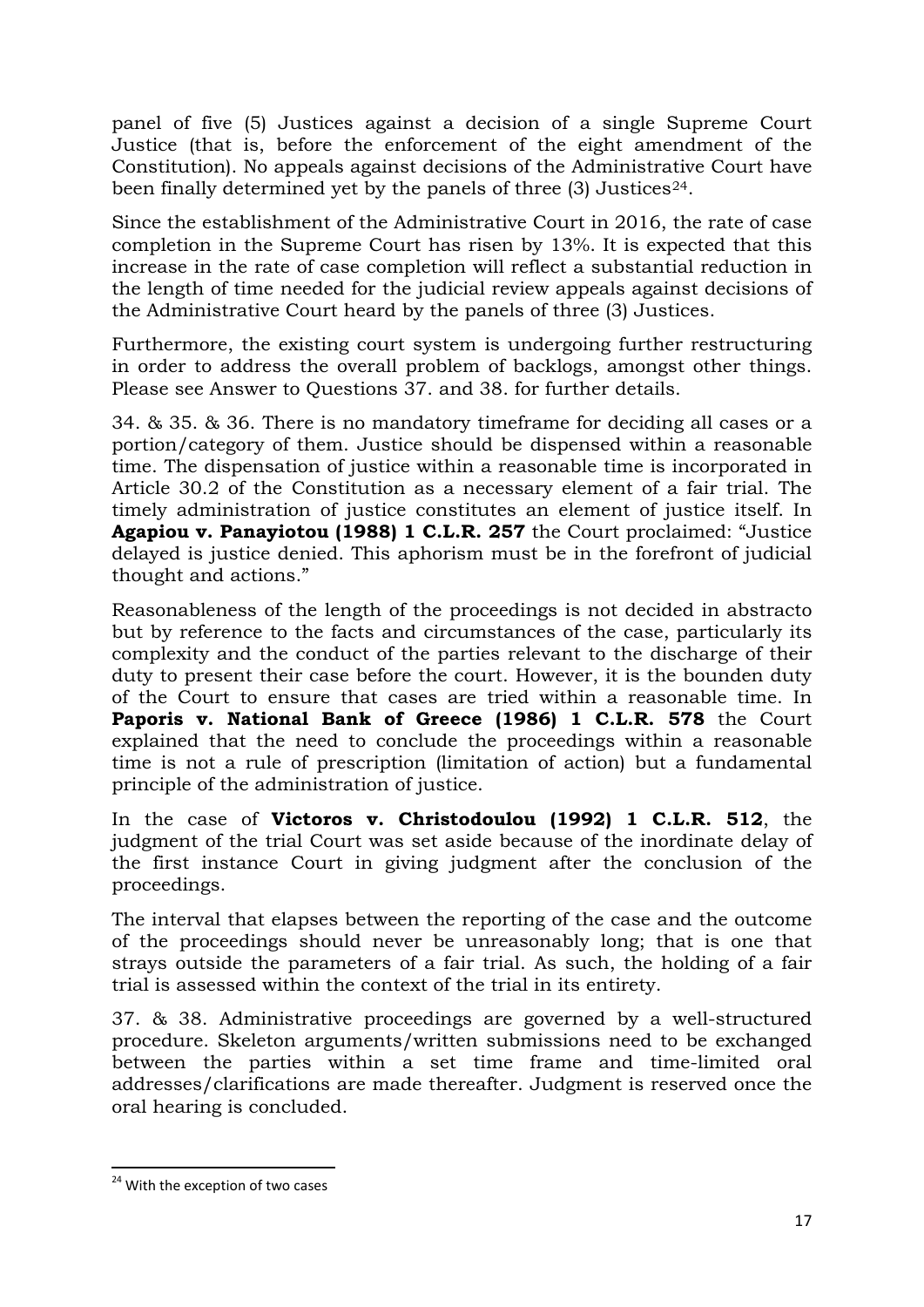As illustrated in the Answer to Question 5(a) and (b), the Supreme Court of Cyprus has a plethora of jurisdictions and in that respect an ever-increasing workload to be completed. To illustrate the point, the full Bench of the Supreme Court decides posteriori upon the constitutionality of any law enacted by Parliament and referred to the Supreme Court by the President of the Republic. In the past year, this type of referrals has quadrupled in number. The Court will give priority to them over other court work. Moreover, the Supreme Court has the overall responsibility of the administration of all Courts in the Republic. In addition, further restructuring of Cyprus' entire court system is under way. For this purpose, a report has been prepared by Experts from the Institute of Public Administration of Ireland (IPA). The report can be found on the website of the Supreme Court, [http://www.supremecourt.gov.cy.](http://www.supremecourt.gov.cy/) The report addresses many issues including backlogs and ways to minimise them. The report will be given effect to by the Commissioner of Reform.

#### **K. Developments over time**

39. The first instance judicial review jurisdiction was vested in the Supreme Court, under Article 146 of the Constitution, until the end of 2015. The Constitutional amendment of 2015 placed the competence and jurisdiction to the newly-founded Administrative Court, as a court of first instance, and in the Supreme Court as the appellate court of last instance. The Administrative Court commenced its operation in January 2016 and assumed the originating jurisdiction assigned to the Supreme Court by Article 146 of the Constitution. Initially, five (5) Judges were appointed. By September 2017, two (2) more Judges were appointed, increasing the total number of Administrative Judges to seven (7). The Supreme Court transferred all pending first instance administrative cases to the Administrative Court in 2016.

After the eighth Constitutional amendment of 2015, appellate administrative jurisdiction is exercised by the Supreme Court as the appellate court of last instance. Judgments of the Administrative Court can be appealed to the Supreme Court, on points of law only. Under section 13 of the **Administrative Court's Law of 2015** and section 11 of the **Administration of Justice Law of 1964**, in exercising its jurisdiction as an Appellate Administrative Court, the Supreme Court sits in formations of three (3) Justices. However, on appeals against decisions of a Supreme Court Justice, adjudicated when exercising its originating jurisdiction (that is before the eighth amendment of the Constitution), the Supreme Court sits in formations of five (5) Justices.

Furthermore, as explained above the Supreme Court now divides its work into divisions dealing with specific areas of law rather than for each division to have a varied list as was the case before. This has been a relatively recent initiative of the Court and is expected to have improved efficiency. A formal review of the initiative will follow in due time.